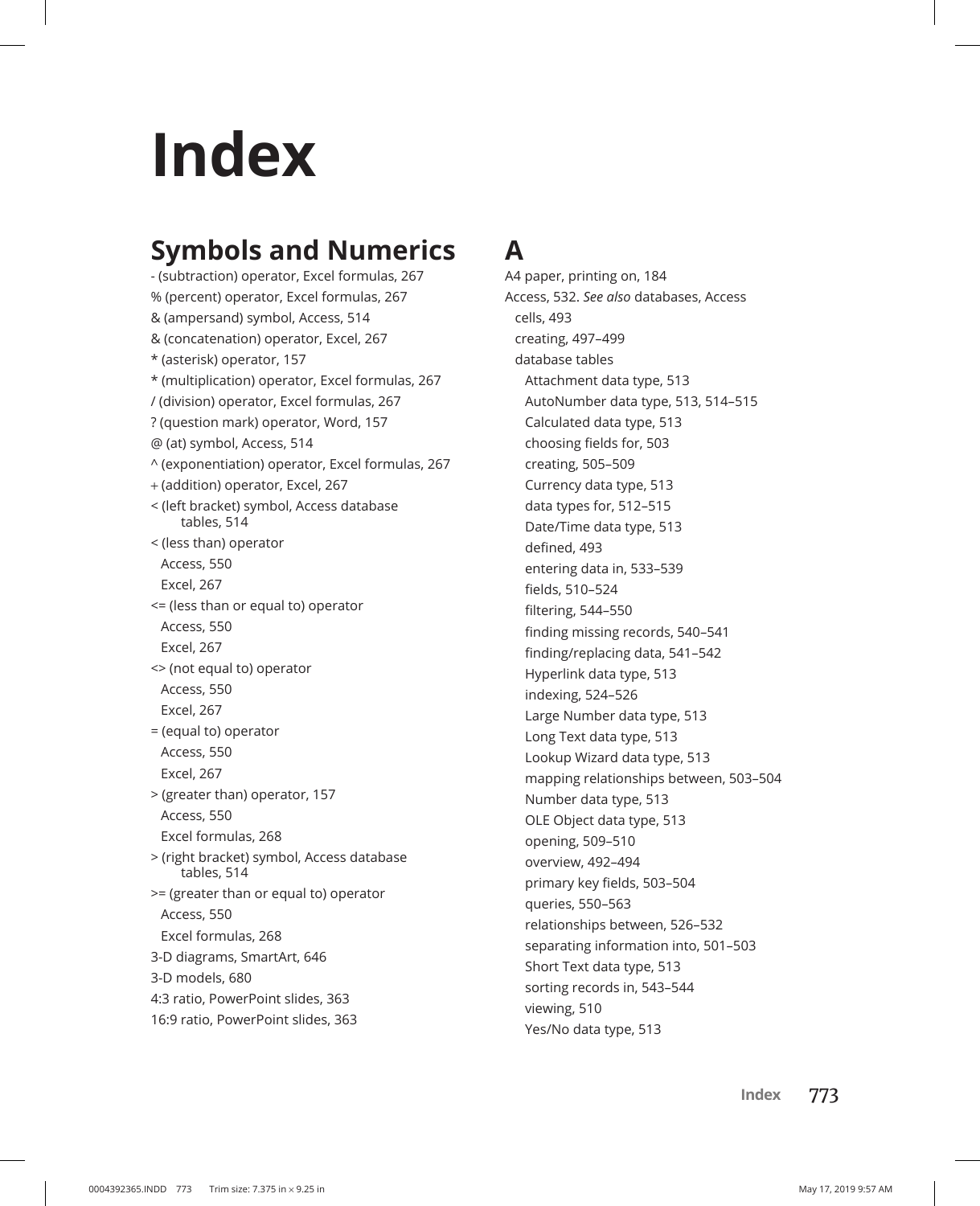Access *(continued)* databases defined, 493 as source files for mass mailings, 201 deciding on information needed, 501 designing, 500–504 dynasets, 493 fields, 493 filtering, 493 flat-file databases, 494 foreign key fields, 493 forms, 494 macros, 497 modules, 494, 497 Navigation pane, 499–500 objects, 494 overview, 491–492 primary key fields, 494 queries defined, 494 overview, 494–496 records, 494 relational databases, 494 reports customizing, 567–569 defined, 494 general discussion, 565–567 opening, 567 overview, 496–497 viewing, 567 sorting in, 494 access privileges, OneDrive, 744 Account window, Office 365, 12 Accounting Number format, Excel, 244 action buttons, PowerPoint, 412–413 Add a Document dialog box, SharePoint, 750–751 Add to Dictionary option, Word spell checker, 150 addition (+) operator, Excel, 267 address labels, printing, 198–200 Advanced Find feature, Word, 154 advanced search, Outlook, 427–428

aligning objects, 692–693 all caps text effect, 39 Allow Zero Length setting, Access, 520 alphabetizing lists, in Word, 207–208 ampersand (&) symbol, Access, 514 animations, PowerPoint personalizing animation scheme, 390 ready-made animation scheme, 388–389 annotating charts, 624–625 PowerPoint slides, 406–-407 Any Value data-validation rule, Excel, 246 Append Only setting, Access database tables, 521 Apply Styles task pane, Word, 108, 110–111 Appointment Recurrence dialog box, Outlook, 475–476 archiving files, Outlook default archiving rules, 429–430 establishing archiving rules, 430–431 overview, 429 area charts, 612 arrows. *See also* objects attaching arrowheads on lines and connectors, 669–670 changing appearance of, 668–669 overview, 666–667 resizing and positioning, 668 artistic effects, graphics, 660 ascending sort order, Access database tables, 544 aspect ratio, objects, 686 asterisk (\*) operator, 157 at (@) symbol, Access, 514 attaching files, Outlook, 454–455, 483 Attachment data type, Access database tables, 513 attention getters, Publisher, 602 audio PowerPoint, 390–393 deciding when and how to play, 391–392 inserting on slides, 390–391 playing during presentation, 393 Teams' meetings, 770–771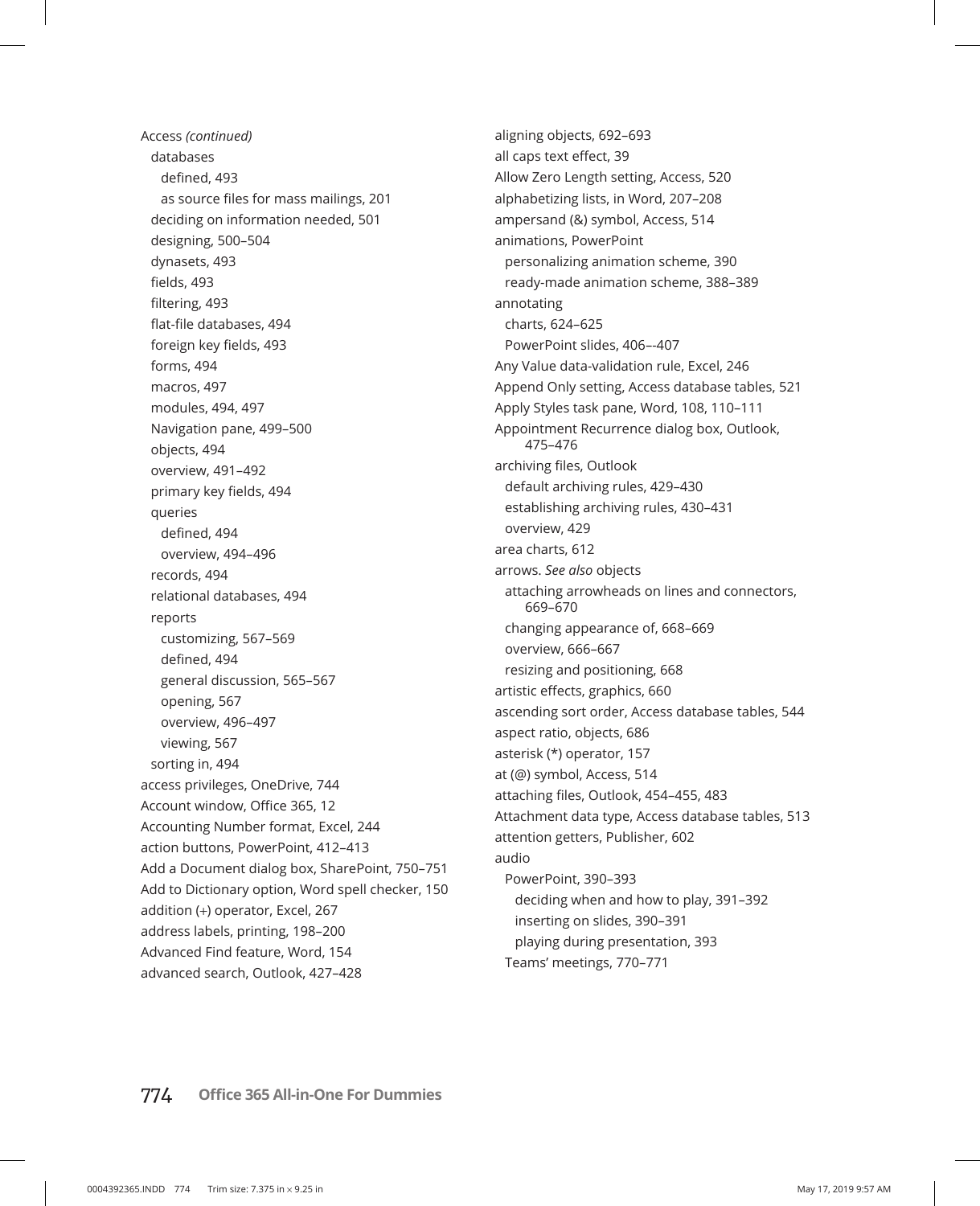autoarchiving, Outlook, 429–430 Autocorrect feature correcting typos with, 53–54 entering hard-to-type text, 55–56 AutoFill feature, Excel, 241–243 AutoFit Contents command, Word tables, 129 AutoFit feature, PowerPoint text boxes, 375 text frames, 373–375 AutoFit Window command, Word tables, 129 automatic hyphenation, 103 automatic lists, Word, 98 automatic updates, 12 AutoNumber data type, Access database tables, 513–515 auto-replying, Outlook, 453–454 AutoSum button, Excel, 283 AVERAGE function, Excel, 284, 285 Avg function, Access, 560

### **B**

background PowerPoint slides changing, 362–363 gradient, 357–358 headers and footers, 380 overview, 354–355 photos, 358–361 solid color, 356–357 texture, 361–362 Publisher pages, 602–603 Word tables, 143–145 Backstage, Office 365, 13–14 banded columns and rows, Word tables, 138 bar charts, 612 baselines, Publisher, 582 between..and. . .operator, Access, 550 bibliography citations changing appearance of, 228 editing, 227 inserting, 226–227

generating, 228 overview, 225–226 binary digits (bits), 652 bitmap graphics, 650 black screen, PowerPoint, 408 blank presentation template, PowerPoint, 336 blanking screen, in PowerPoint, 408 blind copies, Outlook, 452 Blocked Senders list, Outlook, 462–464 boilerplate text, PowerPoint, 337 bold font style, 38 bookmarking OneDrive folders, 730 PowerPoint slides, 394 Teams conversations, 762 Word documents, 72–73 borders Excel worksheets, 304–305 Word desktop publishing, 169–170 Word tables defined, 124 designing, 139–140 box & whisker charts, 612 brightness, editing, 657–658 Bring commands, 694–695 browser button method, navigating OneDrive folders, 730 built-in cell style, Excel, 301–302 built-in templates PowerPoint, 336–337 Publisher, 574 bulleted lists converting to SmartArt diagrams, 642 entering on SmartArt diagram shapes, 641 PowerPoint, 377–379 Word, 97–100 Bullets and Numbering dialog box, PowerPoint, 378

# **C**

Calculated data type, Access database tables, 513 calculation query, Access database tables, 560–561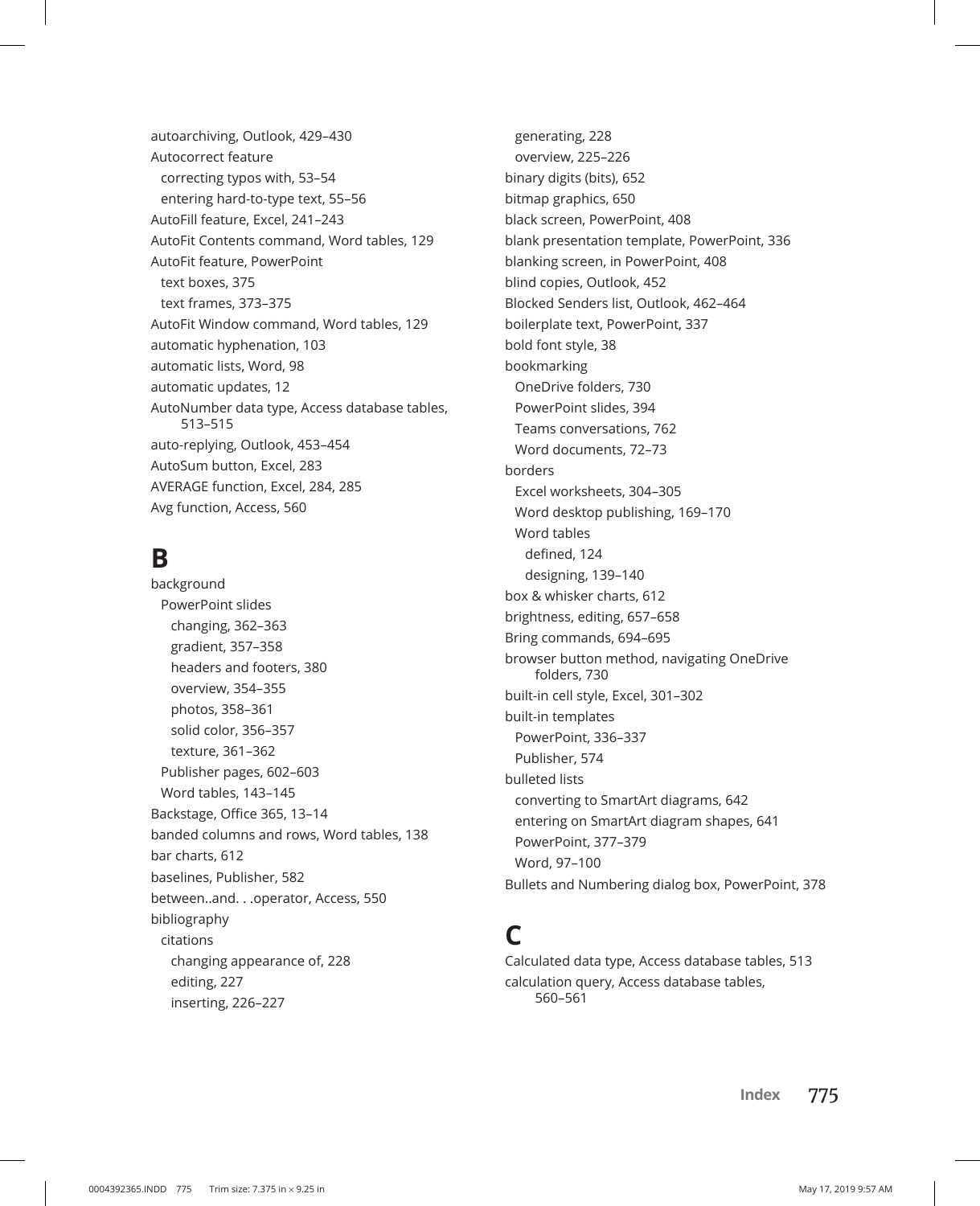Calendar, Outlook altering activities, 476 appointments, 471 canceling activities, 476 Date Navigator, 472 Day view, 472 events, 471, 475 meetings canceling, 480 defined, 471 invitations to, 476–479 rescheduling, 480 scheduling, 476–478 Month view, 473 overview, 469–470 recurring appointments, 471, 474–475 recurring events, 471, 474–475 rescheduling activities, 476 scheduling activities, 473–475 weather report, 471 Week view, 473 Work Week view, 472 Call window, Teams app, 771 capitalization capitalize each word, 41, 42 lowercase, 41, 42 sentence case, 41, 42 text, 41–42 toggle case, 42 uppercase, 41, 42 caps, of lines, 668 captions Access database tables, 518 including in Word table of contents, 215 PowerPoint slides, 348, 350 case. *See* capitalization categories, Outlook folders arranging items by, 425 assigning items to, 424–425 creating, 423–424 renaming, 424

cells charts changing size of data range, 615 deleting data from, 613 displaying numbers, 613 entering data in, 613 Excel worksheets cell styles, 301–303 cell tracer, 278–279 selecting, 257–258 Word tables defined, 124 merging and splitting, 134–135 selecting, 128 Change All option, Word spell checker, 150 channels, Teams, 758–759 character styles, Word, 107 charts adding picture to, 623–624 annotating, 624–625 creating from template, 622–623 customizing changing chart type, 617 chart elements, 620–621 chart style, 617 color scheme, 618 gridlines, 619–620 layout, 618–619 overview, 616–617 size and shape, 617 overview, 609–611 placing trendlines on, 625–626 positioning, 615 raw data, 613–615, 625 saving as template, 622 sparklines, 313–314 troubleshooting, 626–627 types of area charts, 612 bar charts, 612 box & whisker charts, 612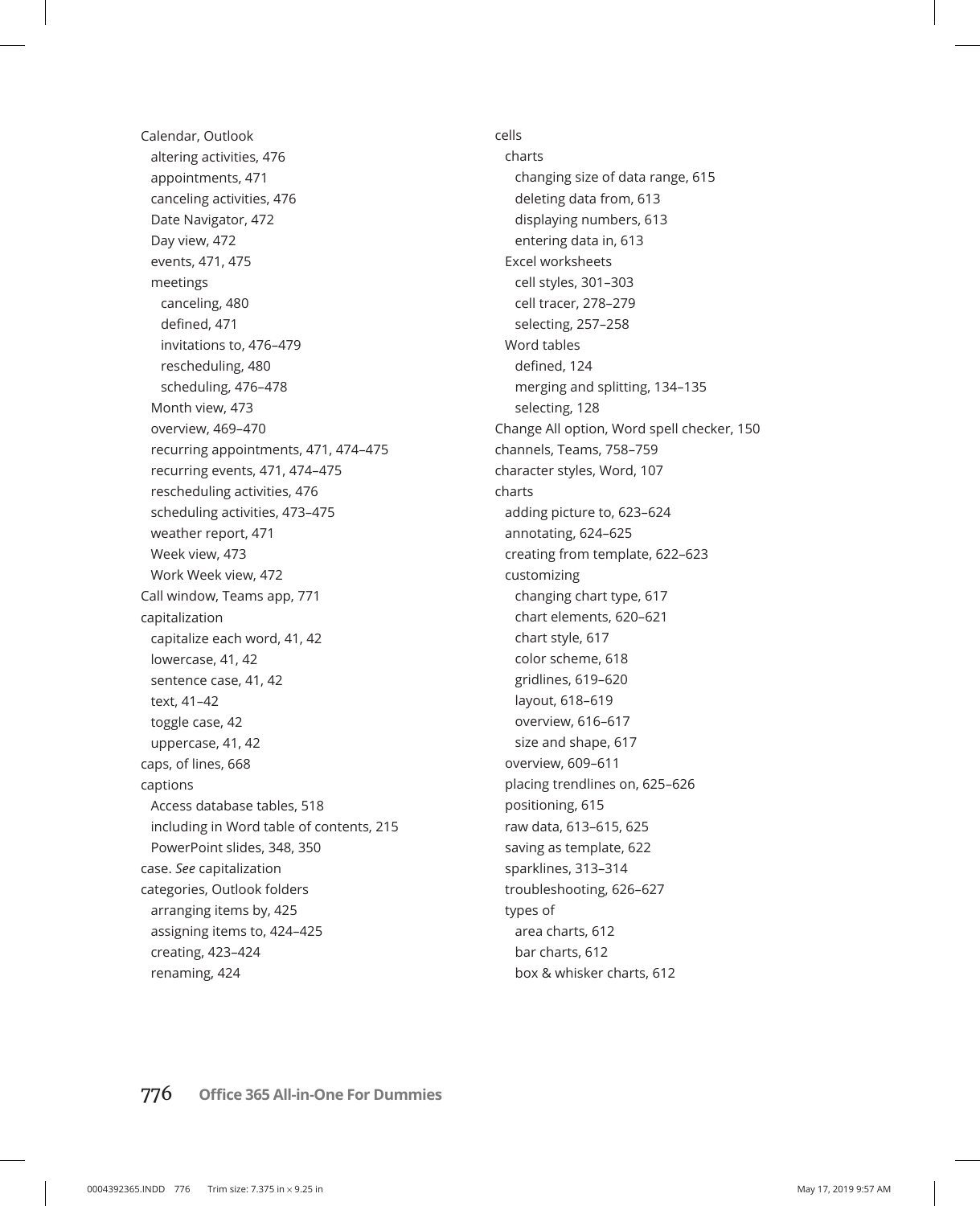column charts, 612 combo charts, 612 funnel charts, 612 histogram charts, 612 line charts, 612 map charts, 612 overview, 611 pie charts, 612 radar charts, 612 stock charts, 612 sunburst charts, 612 surface charts, 612 treemap charts, 612 waterfall charts, 612 XY (scatter) charts, 612 Word desktop publishing, 171–172 Check Address dialog box, Outlook, 434–435 citations, bibliography changing appearance of, 228 editing, 227 inserting, 226–227 Clipboard defined, 30 text, 31–32 Clock transition, PowerPoint, 387 Close button, Word screen, 60 closing files, 23–24 cloud, defined, 9 cloud services, 10–11. *See also* OneDrive; SharePoint; Teams application collaborating OneDrive downloading files from, 735 file sharing, 737–744 folders, 727–732 opening files from, 734 overview, 726–727 saving files to, 732–734 signing in, 725–726 **SharePoint** document libraries, 747–754 Office 365 Delve screen, 755 team sites, 745–747

Teams application channels, 758–760 conversations, 762–763 Favorites list, 759–760 file sharing, 768–770 filtering activity feed, 765–766 meetings, 770–772 notification settings, 767–768 overview, 757 private chats, 764–765 searching for content, 766–767 setting status, 761 color color depth, 652 color of text, 40–41 color saturation, 658 color scheme, 618 color tone, 658 in Excel worksheets, 260, 306 fill color, 687–688 in PowerPoint presentations, 369 redesigning Publisher publications, 577 Set Transparent Color command, 659 transparent color, 689–690 Word desktop publishing, 170 in Word tables, 140 Color Categories dialog box, Outlook, 424 column charts, 612 columns Excel worksheets adjusting width of, 300–301 deleting, 298 inserting, 299 printing columns letters, 311 repeating headings, 311 Word index, 219 Word tables adjusting size of, 129 banded columns, 138 deleting, 131 inserting, 130–131 moving, 132 selecting, 128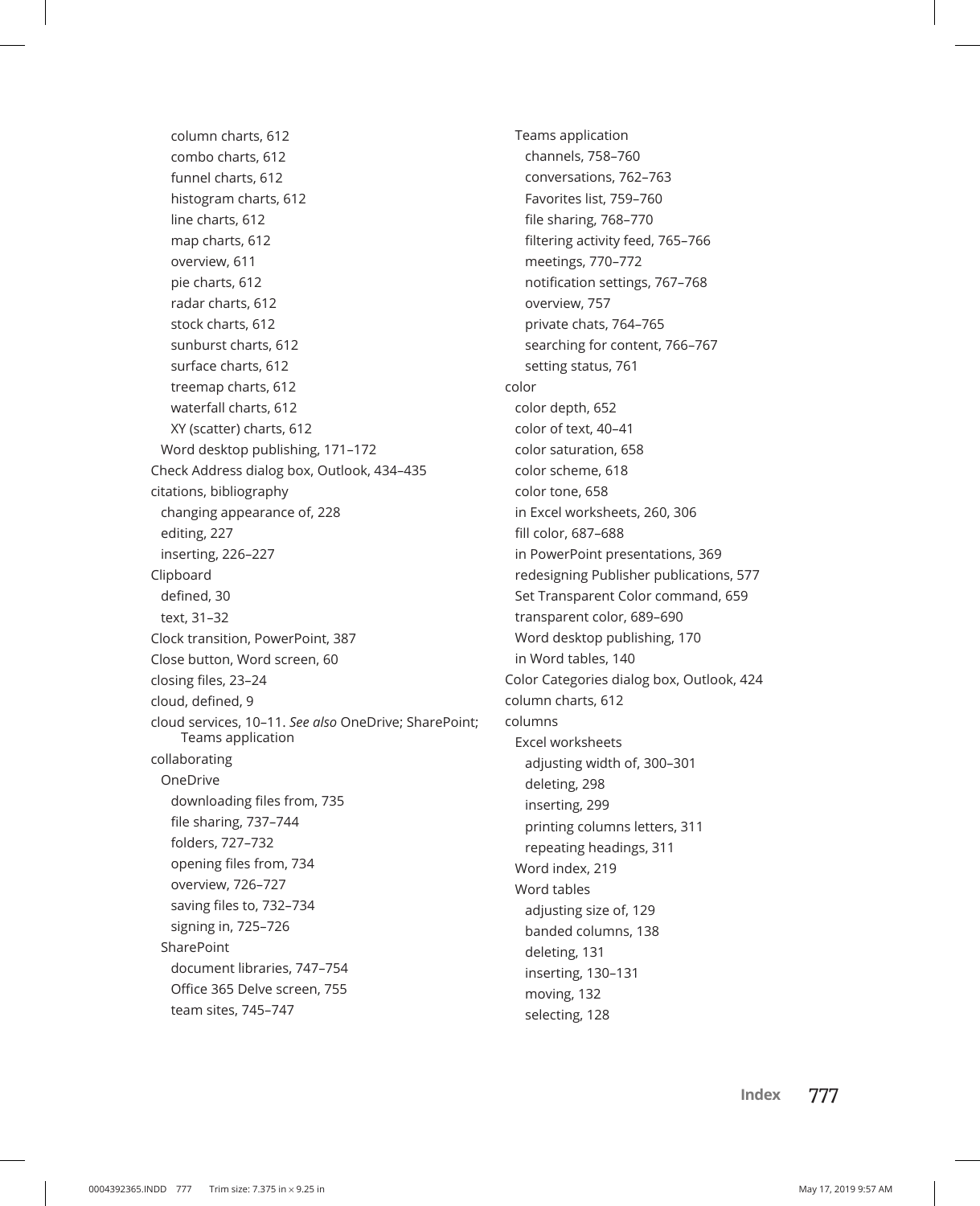combo boxes, Word forms, 76 combo charts, 612 Comma Style format, Excel, 244 comments Excel worksheets deleting, 257 displaying, 256 entering, 256 navigating between, 257 replying to, 256 Word documents deleting, 191 displaying, 190–191 editing, 190 entering comments, 189 ink comments, 191 navigating between, 190 overview, 188–189 replying to comments, 189 resolving comments, 189 viewing, 190 comparing Word documents, 194–196 comparison operators, Access, 550 compression, graphics, 652, 663–664 computerized forms (Word). *See* forms CONCATENATE function, Excel, 287 concatenation (&) operator, Excel, 267 conditional formats, Excel, 314–316 Confirm Password dialog box, Office 365, 25 connectors attaching arrowheads on, 669–670 changing appearance of, 668–669 connecting shapes with, 670–672 defined, 668 types of, 670–671 Contacts folder, Outlook adding contacts to, 434–436 changing contact information, 436–437 contact groups, 437–439 addressing email to, 439 creating, 437–439 editing, 439

finding contacts, 440 linking duplicate contacts, 440–441 overview, 433 printing, 443–445 sharing contacts, 441–443 content placeholder frames, PowerPoint slides, 340 context-sensitive tabs, 16 continuation slugs, Publisher, 589 Continuous option, Word, 80 continuously playing, PowerPoint, 394 contrast, editing, 658 conversations, Teams application bookmarking, 762 liking, 762 posting, 763 starting, 763 Convert Text to Table dialog box, Word, 126 copying and pasting Clipboard task pane, 31 in Excel worksheets, 258, 260 in PowerPoint presentations, 341 Count function, Access summary query, 560 COUNT function, Excel, 284, 285–286 COUNTIF function, Excel, 286 cover letters, Word, 170–171 criteria Access database table queries date criteria, 558 numeric criteria, 556–557 overview, 555–556 text criteria, 557 filtering Excel lists with, 319 cropping pictures crop by filling, 662 crop by fitting, 662 crop to proportions, 662 crop to shape, 661 manually, 661 Currency data type, Access database tables, 513 curved connectors, 671 Custom data-validation rule, Excel, 246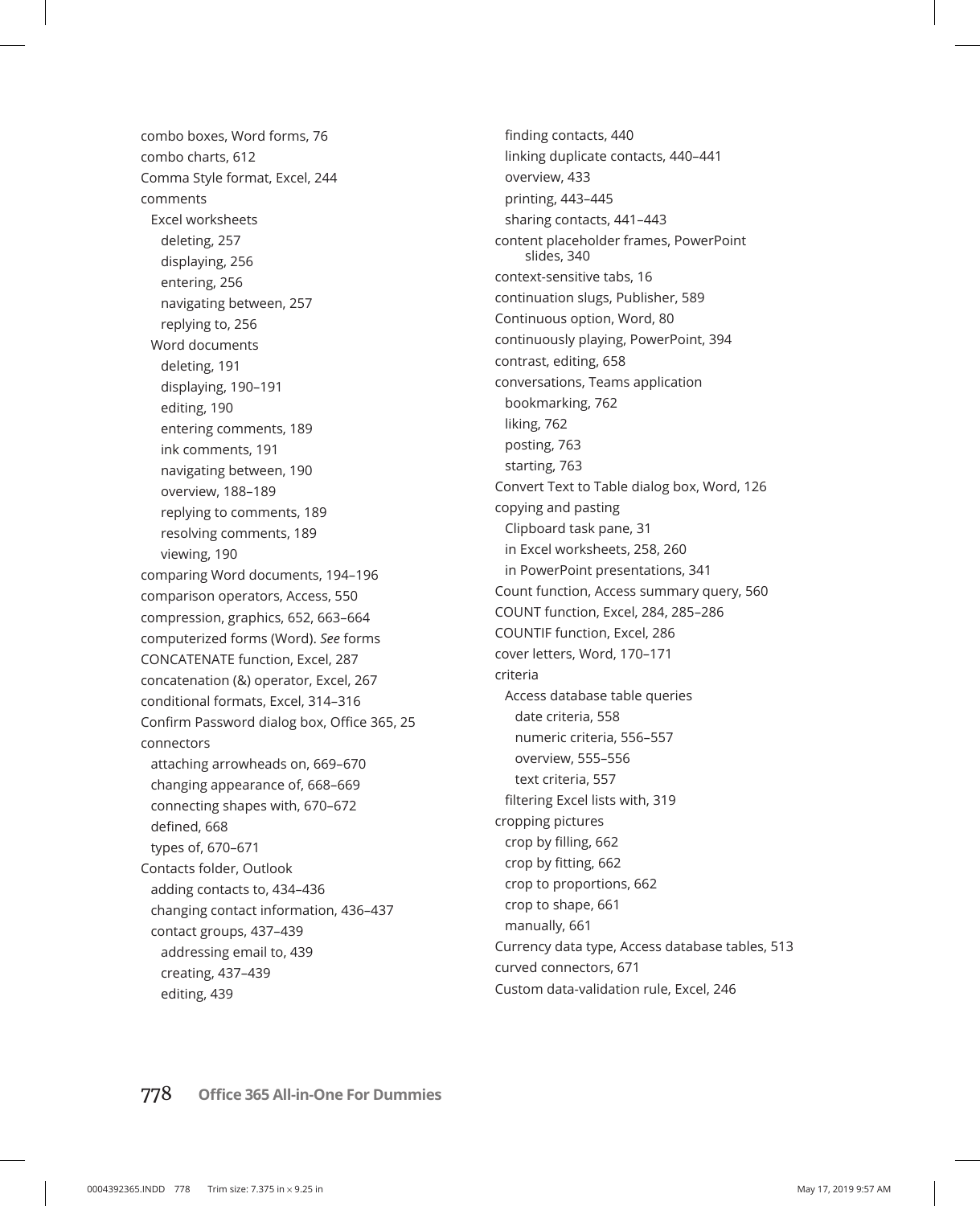customizing charts changing chart type, 617 chart elements, 620–621 chart style, 617 color scheme, 618 gridlines, 619–620 layout, 618–619 overview, 616–617 size and shape, 617 Excel worksheet view, 254 keyboard shortcuts in Word, 712–714 Office theme, 711–712 Quick Access toolbar adding buttons to, 708–709 changing order of buttons, 709 overview, 707–708 positioning, 710 removing buttons from, 710 Ribbon adding items to, 704 creating new tabs and groups, 706 display options, 703 importing/exporting customizations, 707 moving tabs and groups, 704 overview, 701–703 removing items from, 705 renaming tabs and groups, 705 resetting, 706 screen background, 711–712 status bar, 710–711 text color of text, 40–41 font size, 36–37 font styles, 38 fonts, 35–36 overview, 34–35 text effects, 38–40 underlining, 40 Word documents with background color, 170 with borders, 169–170

cover letters, 170–171 overview, 168 table of contents, 212–213 cycle diagrams, SmartArt adding shapes to, 635–636 defined, 630

### **D**

dash status, of lines, 668 data analysis, Excel conditional formats, 314–316 forecasting, 319–321 lists, 316–319 PivotTables, 325–328 sparklines, 313–314 what-if analyses, 321–325 data markers, charts, 624 database tables, Access Attachment data type, 513 AutoNumber data type, 513, 514–515 Calculated data type, 513 choosing fields for, 503 creating from another database, 508–509 overview, 505–506 from scratch, 506 from template, 507 Currency data type, 513 data types for, 512–515 Date/Time data type, 513 defined, 493 entering data in in Datasheet View, 534–538 forms, 538–539 overview, 533–534 fields creating, 510–512 data-entry list, 521–524 deleting, 515 displaying data, 514 Field Properties settings, 516–521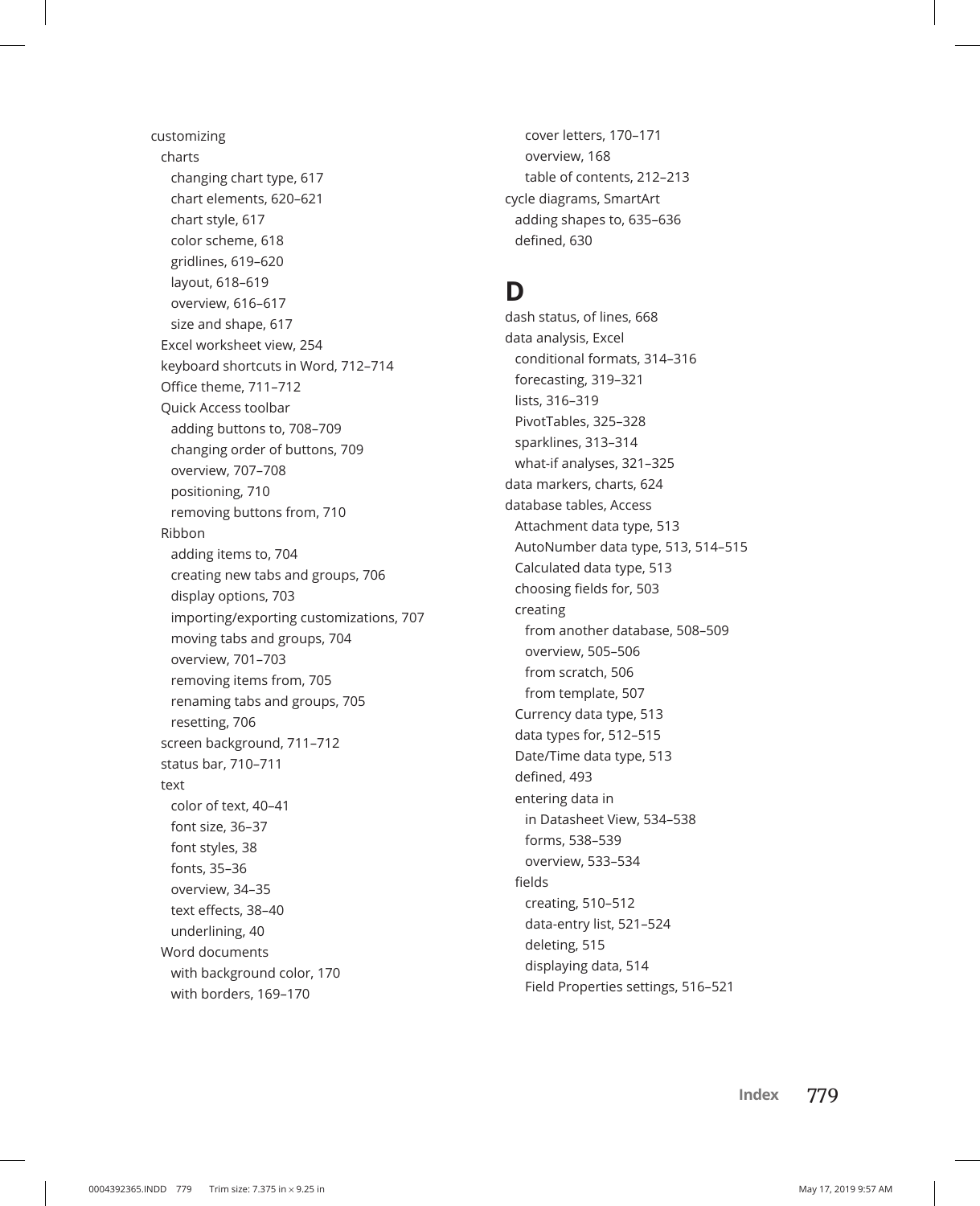database tables *(continued)* moving, 515 overview, 512 primary key fields, 513 renaming, 515 filtering by form, 549–550 for input, 548 overview, 544–546 by selection, 547 unfiltering, 547 finding missing records, 540–541 finding/replacing data, 541–542 Hyperlink data type, 513 indexing fields, 525 multifield indexes, 525–526 overview, 524 Large Number data type, 513 Long Text data type, 513 Lookup Wizard data type, 513 mapping relationships between, 503–504 Number data type, 513 OLE Object data type, 513 opening, 509–510 overview, 492–494 primary key fields, 503–504 queries calculation query, 560–561 choosing which fields appear in results, 555 choosing which fields to query, 553–554 choosing which table to query, 553 creating, 551–552 delete query, 561–562 entering criteria for, 555–558 overview, 550–551 Query Design window, 552 running, 558 saving, 558 select query, 559 sorting, 554

summary query, 559–560 top-value query, 559 update query, 563 viewing, 552 relationships between editing, 532 forging relationships, 530–532 many-to-many relationship, 528 one-to-many relationship, 528 one-to-one relationship, 528 overview, 526–527 Relationships window, 528–530 separating information into, 501–503 Short Text data type, 513 sorting records in ascending order, 544 descending order, 544 overview, 543 viewing, 510 Yes/No data type, 513 databases, Access creating, 497–499 creating database tables from, 508–509 database tables choosing fields for, 503 mapping relationships between, 503–504 overview, 492–494 primary key fields, 503–504 separating information into, 501–503 deciding on information needed, 501 designing, 500–504 forms, 494 macros, 497 modules, 497 Navigation pane, 499–500 overview, 491–492 queries, 494–496 reports, 496–497 data-entry controls, Word forms combo boxes, 76 date pickers, 76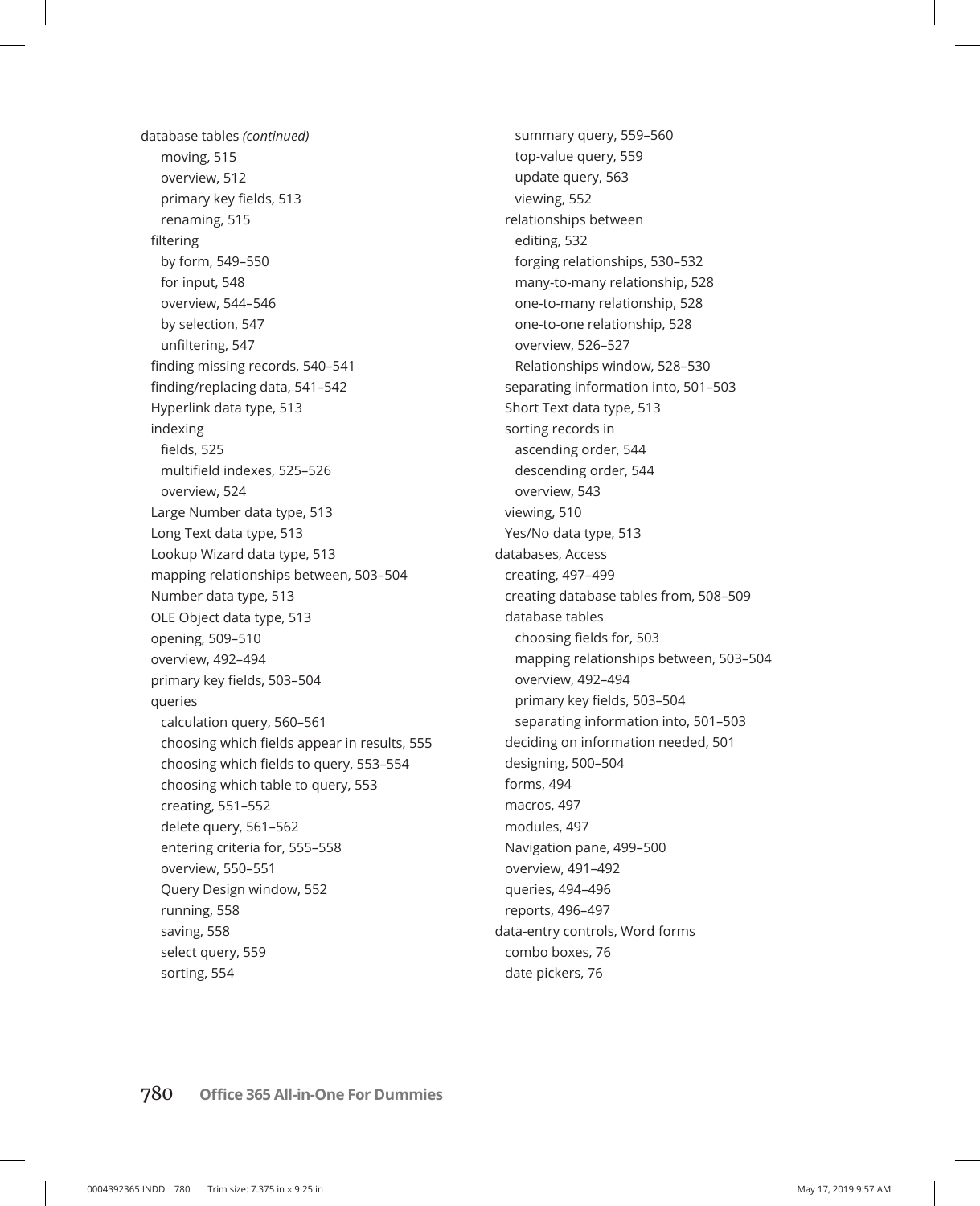defined, 74 drop-down lists, 76 entering data, 76–77 data-entry list, Access database tables, 521–524 Datasheet Formatting dialog box, Access, 538 Datasheet View, Access, 534–538 data-validation rules, Excel Any Value rule, 246 Custom rule, 246 Date rule, 246 Decimal rule, 246 establishing, 247–248 List rule, 246 overview, 245 Text Length rule, 246 Time rule, 246 Whole Number rule, 246 date criteria, Access database table queries, 558 Date data-validation rule, Excel, 246 Date Navigator, Outlook, 472 date pickers, in Word forms, 76 Date/Time data type, Access database tables, 513 Day view, Outlook Calendar, 472 Decimal data-validation rule, Excel, 246 Decimal Places setting, Access database tables, 518 Decrease Decimal format, Excel, 244 default archiving rules, Outlook, 429–430 Default Value setting, Access database tables, 519 delete query, Access database tables, 561–562 Delete Repeated Word option, Word spell checker, 150 Deleted Items folder, Outlook, 428 deleting Access database tables fields, 515 relationships, 532 Excel worksheets, 260 cells, 258 columns, 298 notes, 256 rows, 298 OneDrive folders, 732

Outlook notes, 487 PowerPoint markings, 407 slides, 347 Publisher pages, 595 text, 32 Word columns or rows, 131 document comments, 191 footnotes and endnotes, 225 in-text citation, 228 delivering PowerPoint presentations, 335 Delve screen, Office 365, 755 dependents, tracing, 279 descending sort order, Access database tables, 544 Design Checker, Publisher, 605–606 Design grid, Access Query Design window, 552 Design view, Access, 551–552 desktop publishing, Word charts, 171–172 customizing pages, 168–171 with background color, 170 with borders, 169–170 cover letters, 170–171 overview, 168 diagrams, 171–172 drawing canvas, 172–173 drop caps, 179 landscape mode, 183 linking online video to document, 184–185 newspaper-style columns, 181–183 objects positioning on page, 175–177 wrapping text around, 174–175 photos, 171–172 portrait mode, 183 printing on different paper sizes, 184 shapes, 171–172 text boxes, 177–178 themes, 167–168 watermarks, 179–180 Details pane, OneDrive, 744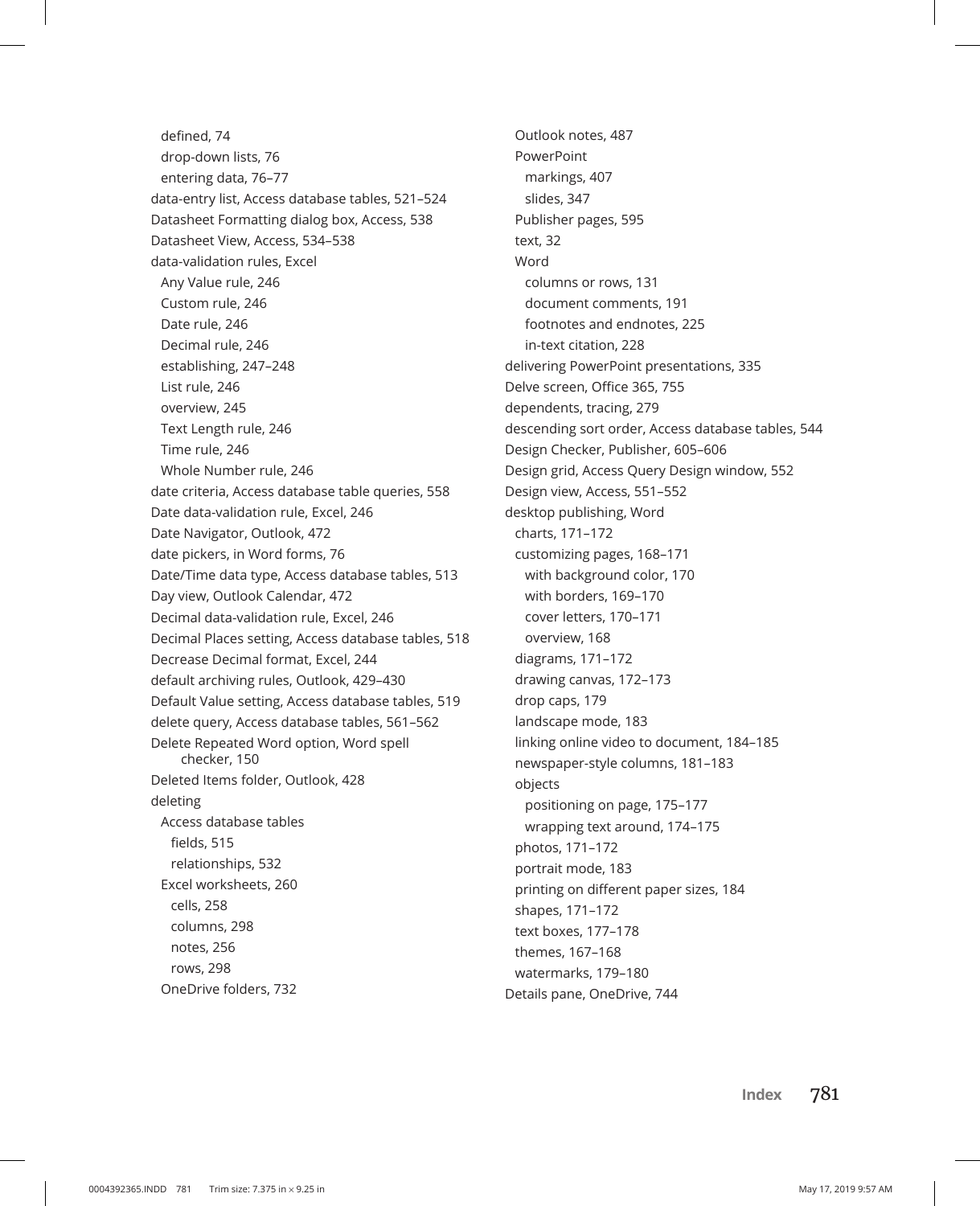diagonal lines, Word tables, 145 diagrams, SmartArt 3-D, 646 changing direction of, 642–643 changing size and position of, 634 creating, 632–633, 647 customizing, 631–632 defined, 171–172 editing, 646 fonts, 647 overview, 629–630 shapes adding, 635–639 changing outline of, 646 changing size of, 644–645 entering bulleted lists on, 641 entering text on, 640–641 exchanging, 645 filling with new color, 646 moving, 635 promoting/demoting, 640 removing, 635 restyling, 645 selecting, 634–635 shape effects, 646 SmartArt Styles gallery, 643–644 swapping, 633 types of, 630–631 Dictate feature, 26, 32–33 discretionary hyphen, 102 Display for Review menu, Word, 193 Distribute commands, 693 distributing files as PDF file, 717–719 printing, 715–717 saving file as web page, 720–721 via email, 719 distributing objects, 693–694 division (/) operator, Excel formulas, 267 document libraries, SharePoint co-editing, 748–750 opening files in, 748 overview, 747–748

sharing, 751–752 uploading files to, 750–751 viewing files offline, 753–754 dots per inch (dpi), 651 Draft view, Word, 66 dragging and dropping Excel cell contents, 258 PowerPoint slides, 347 text, 30 drawing freehand drawing editing, 677–678 math expressions, 678–679 with pen/highlighter, 676–677 PowerPoint drawing guides, 386 slides, 406–407 shapes, 673–674 Word drawing canvas, 172–173 tables, 145–146 drill-down method, navigating OneDrive folders, 730 drop caps Publisher publications, 599 Word desktop publishing, 179 drop-down lists, Word, 76 duplicate slides, PowerPoint, 341 dynasets, Access, 493

### **E**

earmarking messages, Outlook, 462–464 editing Access database table relationships, 532 bibliography citations, 227 Excel worksheets data, 249–250 notes, 256 graphics artistic effects, 660 brightness, 657–658 contrast, 658 cropping, 661–662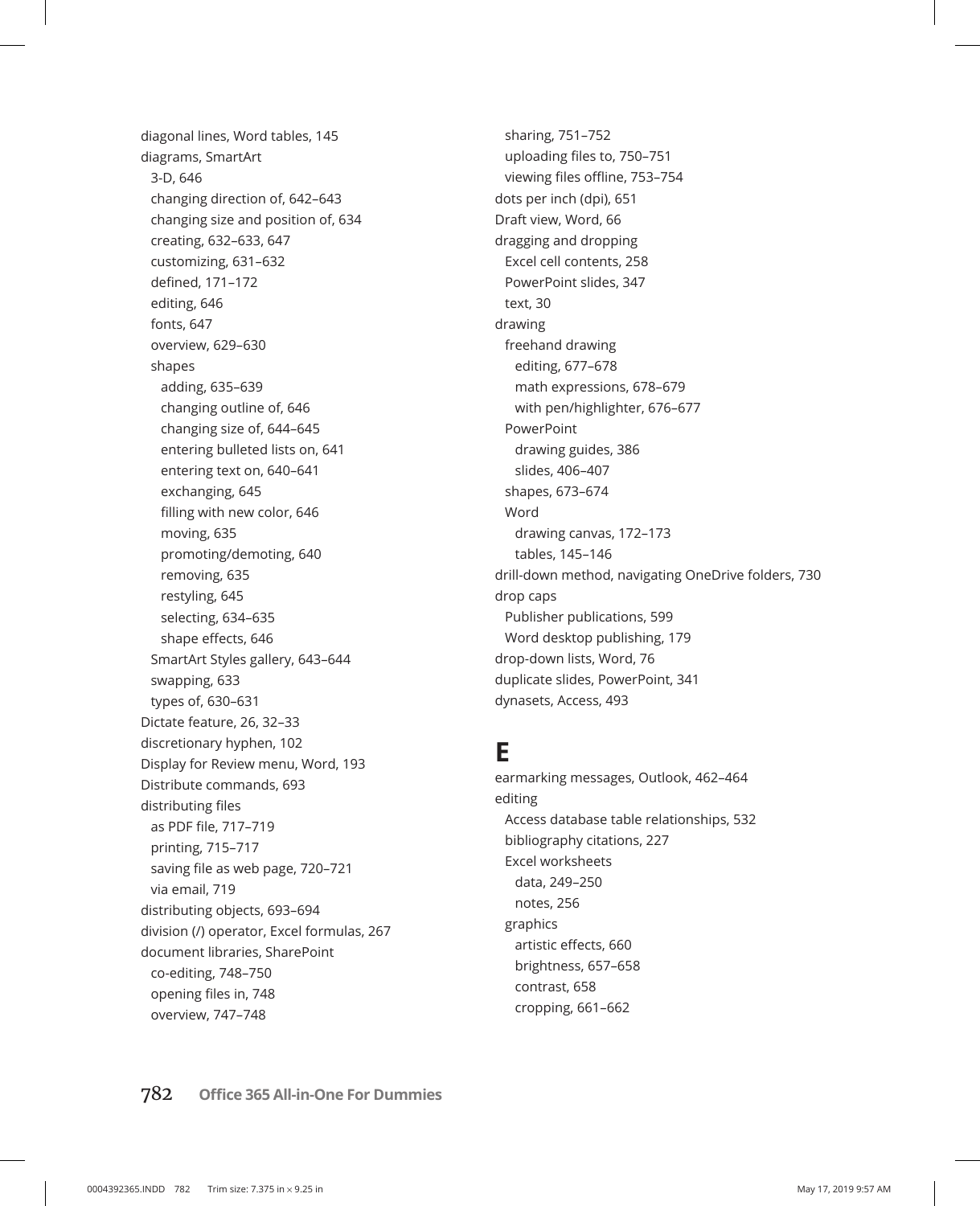overview, 656–657 picture styles, 660 recoloring, 658–659 removing background, 662–663 softening/sharpening, 657 in-text citation, 227 Office desktop application, 743 Outlook contact groups, 439 PDFs, 91 PowerPoint photo album, 350 SharePoint document libraries, 748–750 Word document comments, 190 footnotes and endnotes, 225 index, 220 WordArt, 681–682 Editor feature, 26 Editor task pane, Word grammar check, 151–152 spell check, 149–150 elbow connector, 671 em dashes, 104 email addressing to contact groups, 439 email hyperlinks, 46–47 file sharing with, 739–740, 742 Outlook addressing messages, 450–452 attaching files, 454–455 auto-replying, 453–454 blind copies, 452 copies, 452 folders, 464–465 forwarding messages, 453 Inbox window, 457–459 including photo in, 455–456 junk mail, 466–467 notifications, 457 opening messages, 460 organizing messages, 460–464 receiving messages, 456–457 replying to, 452–453 saving messages, 460

sending messages, 449–450 setting up, 447–448 sending files via, 719 en dashes, Word, 104 Encrypt dialog box, Office 365, 25 endnotes. *See* footnotes and endnotes, Word Envelope Options tab, Word, 198 envelopes merging with source file, 202–206 printing, 197–198, 206 equal to (=) operator Access, 550 Excel, 267 equalize character height text effect, 39 Equation Editor, 678–679 errors in Excel formulas cell tracer, 278–279 error checker, 277–278 error messages, 277 overview, 276–277 in Word AutoCorrect feature, 53–56 grammar check, 151–152 spell check, 148–151 Even Page option, Word, 81 Excel charts, 610 data analysis, 313–328 conditional formats, 314–316 forecasting, 319–321 lists, 316–319 PivotTables, 325–328 sparklines, 313–314 what-if analyses, 321–325 formulas, 263–279 cells, 264–266 copying from cell to cell, 275–276 defined, 263 entering, 269–275 errors in, 276–279 formula results as, 266–267 operators, 267–268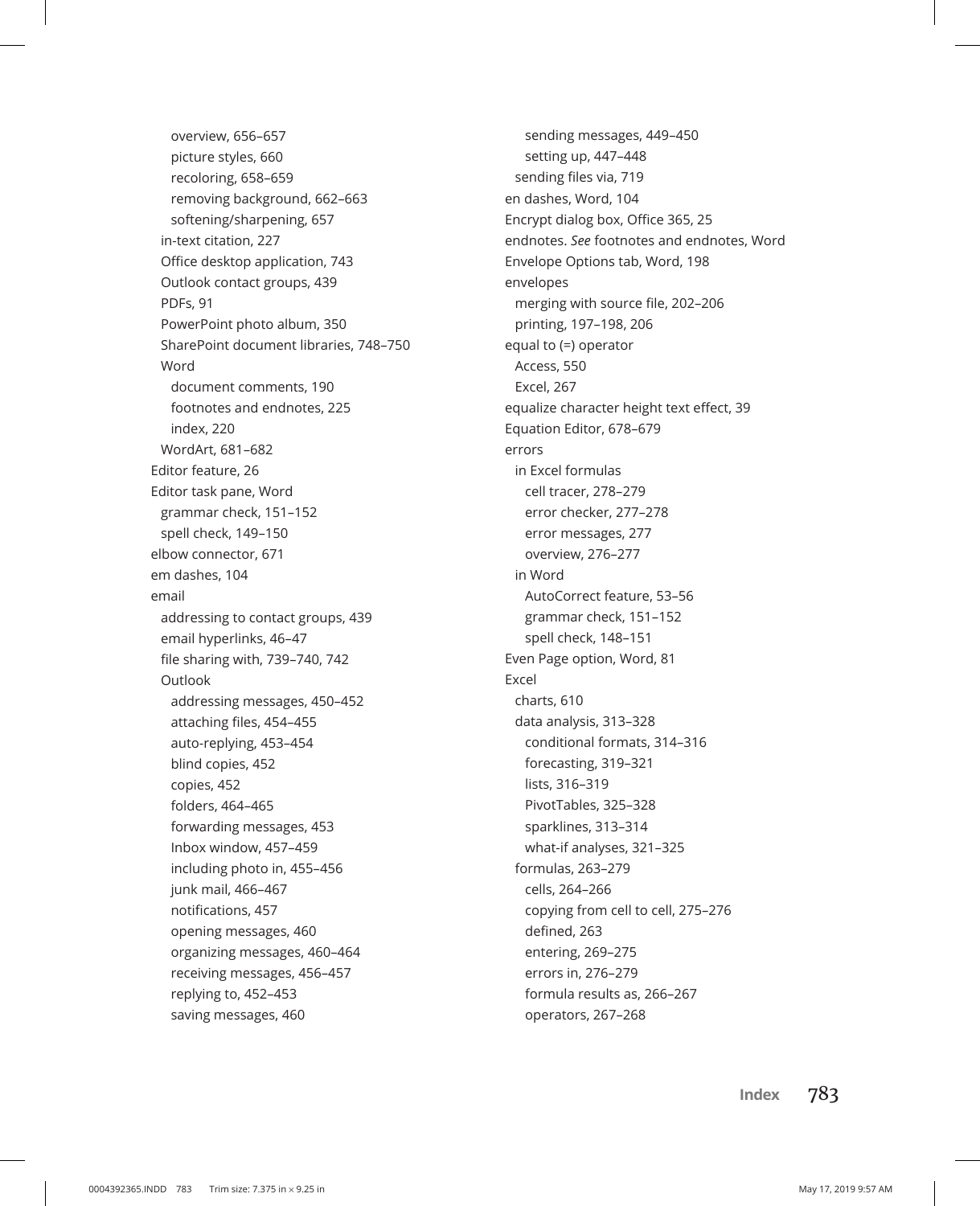Excel *(continued)* functions arguments in, 281 AVERAGE function, 285 CONCATENATE function, 287 COUNT function, 285–286 COUNTIF function, 286 entering in formula, 281–284 IF function, 289–290 LARGE function, 291 LEFT function, 290 LEN function, 293 MAX function, 291 MID function, 290 MIN function, 291 NETWORKDAYS function, 293 overview, 280 PMT function, 288–289 PROPER function, 291 RANK function, 292 RIGHT function, 290 SMALL function, 291 TODAY function, 293 TRIM function, 290 Print window, 717 workbooks, 231–233 worksheets adding headers and footers, 310 adding page numbers, 310 AutoFill feature, 241–243 borders, 304–305 cell addresses, 235 cell styles, 301–303 centering data on, 310 colors, 306 columns, 235 comments, 256–257 copying data, 258 creating Word tables from, 125 data entry, 235–237 data-validation rules, 245–248 date values, 238–240 deleting data, 258

editing data, 249–250 fitting to page, 306–310 Flash Fill feature, 241 formatting numbers, dates, and time values, 244–245 freezing columns and rows, 251–253 hiding, 261 hiding columns and rows, 253 laying out, 295–301 managing within workbooks, 259–261 moving data, 258 navigating, 250–251 notes, 254–256 numeric values, 237–238 overview, 233–234 printing columns letters, 311 printing gridlines, 311 printing row numbers, 311 protecting, 261–262 repeating row and column headings, 311 rows, 235 selecting cells, 257–258 as source files for mass mailings, 201 splitting columns and rows, 251–253 table styles, 303–304 text labels, 237 time values, 240 Exchange Online, 476 exclusion, filtering Excel lists by, 319 exponentiation (^) operator, Excel formulas, 267 eyedropper tool, 688–689

### **F**

Favorites list, Teams application, 759–760 Field Properties settings, Access database tables Allow Zero Length setting, 520 Append Only setting, 521 Caption setting, 518 Decimal Places setting, 518 Default Value setting, 519 Field Size setting, 517 Format setting, 517 IME Mode/IME Sentence mode setting, 521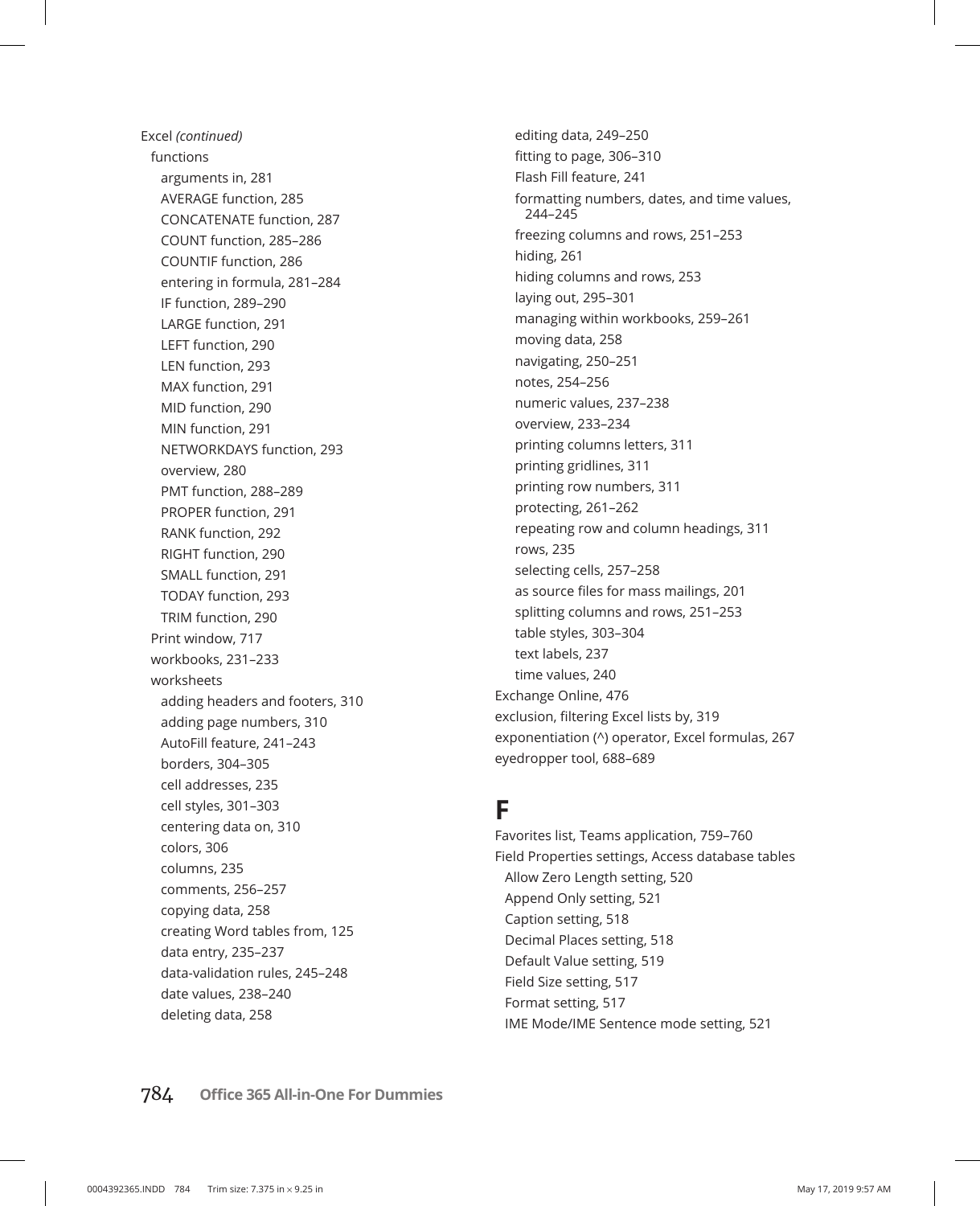Indexed setting, 520 Input Mask setting, 518 overview, 516–517 Required setting, 520 Show Date Picker setting, 521 Smart Tags setting, 521 Text Align setting, 521 Text Format setting, 521 Unicode Expression setting, 520–521 Validation Rule setting, 519 Validation Text setting, 519–520 Field Size setting, Access database tables, 517 fields Access database tables choosing, 503 creating, 510–512 data types for, 512–515 data-entry list, 521–524 defined, 493 deleting, 515 displaying data, 514 Field Properties settings, 516–521 moving, 515 primary key fields, 503–504, 513 renaming, 515 Fields, W.C., 510 File Explorer, uploading files to OneDrive from, 732 file formats, graphics bitmap, 650 choosing, 653 color depth, 652 compression, 652 overview, 649–650 resolution, 651 vector, 650–651 file properties (properties of file), 24 file sharing. *See also* SharePoint with email, 739–740, 742 with HTML code, 741 with hyperlink, 740–741, 742 managing sharing options, 743–744 overview, 737–738 Teams application, 768–770 viewing shared files, 742–743

File tab, Office 365, 13 fill color frames on Publisher, 594 objects, 687–688 filtering Access database tables defined, 493 by form, 549–550 for input, 548 overview, 544–546 by selection, 547 unfiltering, 547 Excel lists filter by exclusion, 319 filter with criteria, 319 overview, 318–319 queries versus, 545 Teams' activity feed, 765–766 Find/Replace feature Access database tables, 541–542 finding stray words or phrases, 153–154 overview, 159–161 search options, 155–156 searching for special characters, 157–159 wildcard operators, 156–157 First function, Access summary query, 560 Fit Slide to Current Window button, PowerPoint, 345 Fit To button, Print window, 716 fitting text in text frames Publisher, 586–589 continuation slugs, 589 filling out text frame, 589 flowing text to another frame, 588 overview, 586–587 in single frame, 587 in stories, 588 fitting to page Excel worksheets, 306–310 Publisher, 578 Word tables, 136 Fixed Column Width command, Word tables, 129 flagging messages, Outlook, 462 Flash Fill feature, Excel, 241 flat-file databases, Access, 494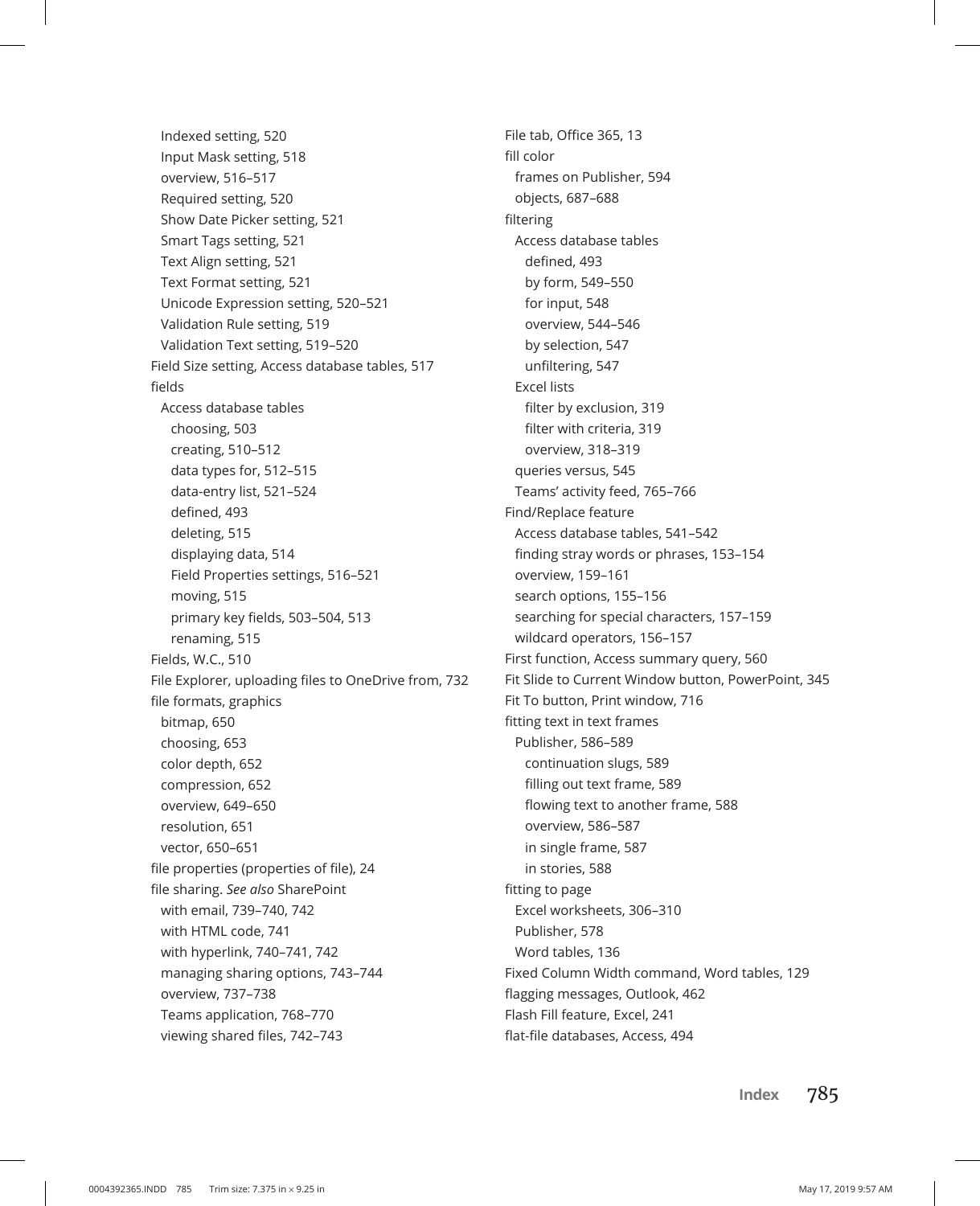Flip commands, 697 folders OneDrive creating, 727–728 deleting, 732 locating, 728 moving, 731 navigating to, 730 renaming, 732 selecting, 728–729 uploading files to, 732 viewing, 728 **Outlook** archiving items, 429–431 categories, 423–425 creating, 465 deleting items from, 428 Folder pane, 423 Mailbox Cleanup command, 431–432 moving messages between, 464–465 navigating, 422–423 searching in, 425–428 fonts choosing, 35–36 font size, 36–37 font styles, 38 installing, 37 overview, 35 in PowerPoint presentations changing font size, 369 choosing, 368 in Publisher publications, 577 removing, 37 footnotes and endnotes, Word defined, 222 deleting, 225 editing, 225 entering, 223 moving, 225 numbering, 224 positioning, 224

forecasting, Excel, 319–321 foreign characters, 42–43 foreign key fields, Access, 493, 504 foreign languages proofing tools for, 162–164 translating, 164–165 form letters merging with source file, 202–206 printing, 206 formatting content Access database tables, 517 Excel, 245, 304 Format Painter, 34 Format Picture dialog box, 660 PowerPoint Format Shape pane, 371 Format Video pane, 395–396 Publisher, 589–590 Word hard page breaks, 83–84 headers and footers, 91–95 hyphenating text, 102–104 indentation, 86–88 Index dialog box, 219 inserting section breaks, 80–82 line breaks, 83 line spacing, 95–96 lists, 97–100 margins, 84–86 page numbering, 88–90 paragraph spacing, 96–97 paragraphs, 79–80 Reveal Formatting task pane, 82 tabs, 100–102 forms Access defined, 494 entering data in, 538–539 filtering database tables by, 549–550 overview, 494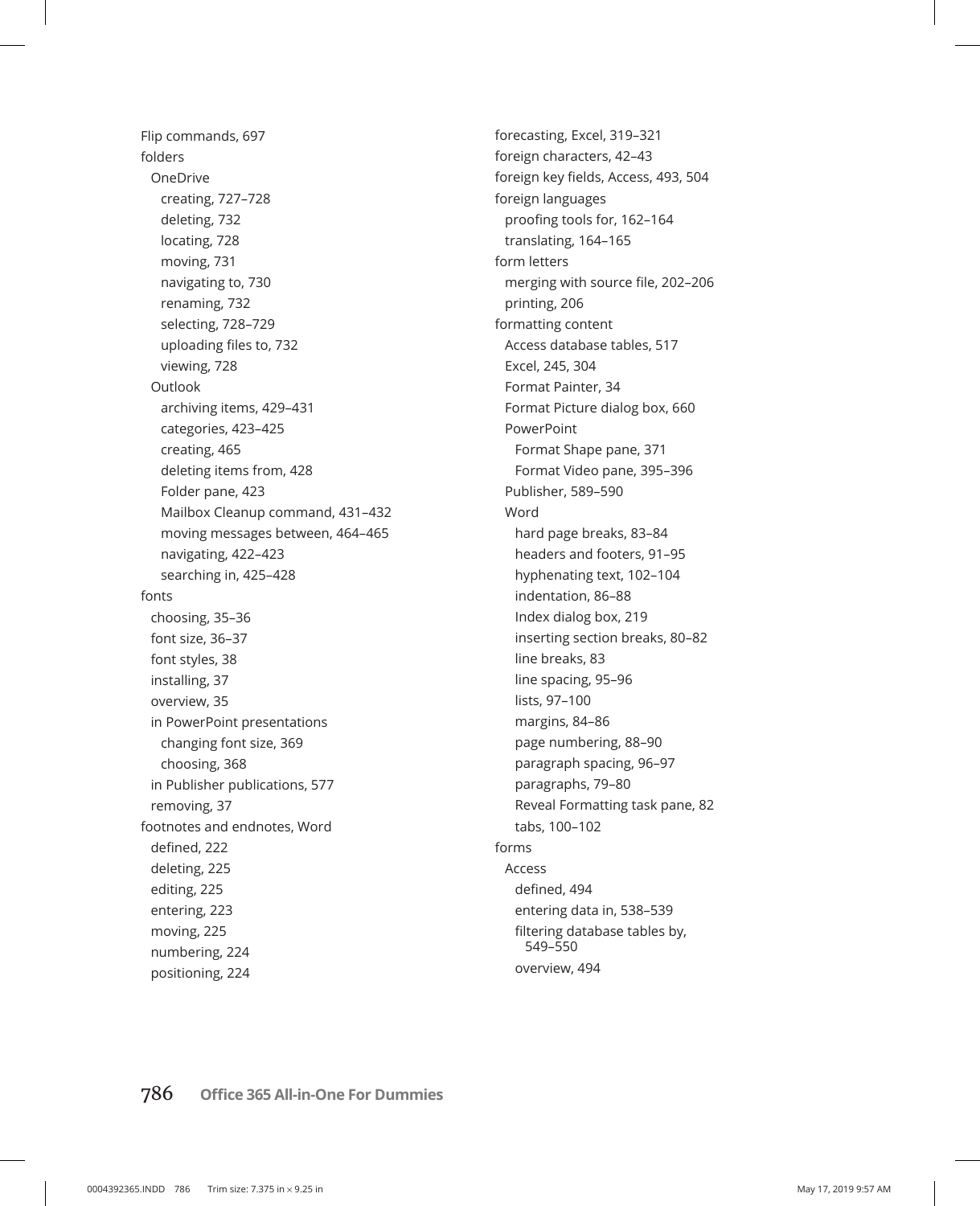Word creating template for, 75 data-entry controls, 76–77 entering data in, 77 overview, 74–75 formulas, Excel cells, 264–266 copying from cell to cell, 275–276 defined, 263 entering overview, 269 speed techniques for, 269–275 entering functions in with AutoSum button, 283 with Function Arguments dialog box, 282–283 manually, 281–282 with Quick Analysis button, 283–284 errors in cell tracer, 278–279 error checker, 277–278 error messages, 277 overview, 276–277 formula results as, 266–267 operators addition operator, 267 concatenation operator, 267 division operator, 267 equal to operator, 267 exponentiation operator, 267 greater than operator, 268 greater than or equal to operator, 268 less than operator, 267 less than or equal to operator, 267 multiplication operator, 267 not equal to operator, 267 order of precedence, 268 percent operator, 267 subtraction operator, 267 forward link, for text boxes, 178 forwarding, Outlook messages, 453 notes, 487 4:3 (standard) size, PowerPoint slides, 363

frames, Publisher inserting, 591–593 overlapping, 593–594 overview, 574–575 freehand drawing editing, 677–678 math expressions, 678–679 with pen/highlighter, 676–677 freezing columns and rows, in Excel worksheets, 251–253 Function Arguments dialog box, Excel, 282–283 functions Access summary query, 560 Excel arguments in, 281 AVERAGE function, 284, 285 CONCATENATE function, 287 COUNT function, 284, 285–286 COUNTIF function, 286 entering in formula, 281–284 IF function, 289–290 LARGE function, 291 LEFT function, 290 LEN function, 293 MAX function, 284, 291 MID function, 290 MIN function, 284, 291 NETWORKDAYS function, 293 overview, 280 PMT function, 288–289 PRODUCT function, 284 PROPER function, 291 RANK function, 292 RIGHT function, 290 SMALL function, 291 STDEV function, 284 STDEVP function, 284 SUM function, 284 TODAY function, 293 TRIM function, 290 VAR function, 284 VARP function, 284 funnel charts, 612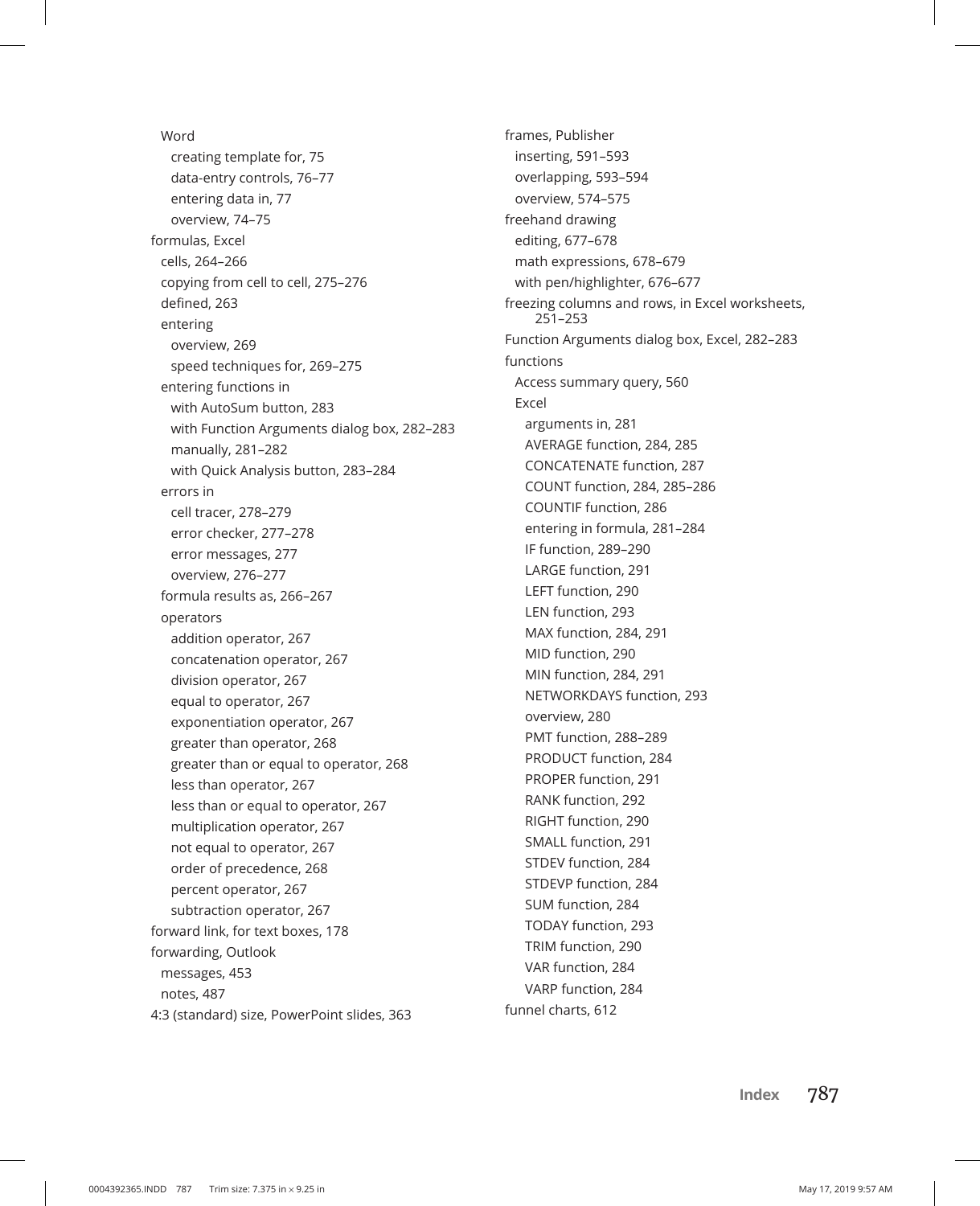# **G**

generating indexes, Word, 218–220 Go To command Excel, 251 Word, 71–72 Go To Page dialog box, Publisher, 579 Goal Seek command, Excel, 319–321 gradient color, 357–358, 687 gradient stops, 358 grammar checker, 151–152 graphics. *See also* objects; pictures arrows changing appearance of, 668–669 changing length and position of, 668 overview, 666–667 backgrounds PowerPoint slides, 354–363 Publisher pages, 602–603 Word tables, 143–145 compression, 663–664 connectors attaching arrowheads on, 669–670 changing appearance of, 668–669 connecting shapes with, 670–672 types of, 670–671 editing, 656–663 artistic effects, 660 brightness, 657–658 contrast, 658 cropping, 661–662 overview, 656–657 picture styles, 660 recoloring, 658–659 removing background, 662–663 softening/sharpening, 657 file formats, 649–653 bitmap, 650 choosing, 653 color depth, 652 compression, 652 overview, 649–650

resolution, 651 vector, 650–651 freehand drawing, 676–679 editing, 677–678 math expressions, 678–679 with pen/highlighter, 676–677 icons, 679–680 inserting into file, 653–655 lines attaching arrowheads on, 669–670 changing appearance of, 668–669 changing length and position of, 668 choosing default line style, 670 overview, 666–667 manipulating objects aligning objects, 692–693 changing size and shape, 685–686 distributing objects, 693–694 fill color, 687–688 grouping objects, 697–698 outlines, 690–691 overlapping, 694–696 overview, 682–683 rotating/flipping objects, 696–697 with rulers and grid, 684–685 selecting objects, 683–684 transparent color, 689–690 ungrouping objects, 697–698 screenshots, 656 shapes changing symmetry of, 674–675 connecting with connectors, 670–672 drawing, 673–674 overview, 666–667 using as text box, 675 SmartArt diagrams changing direction of, 642–643 changing size and position of, 634 creating, 632–633, 647 customizing, 631–632 overview, 629–630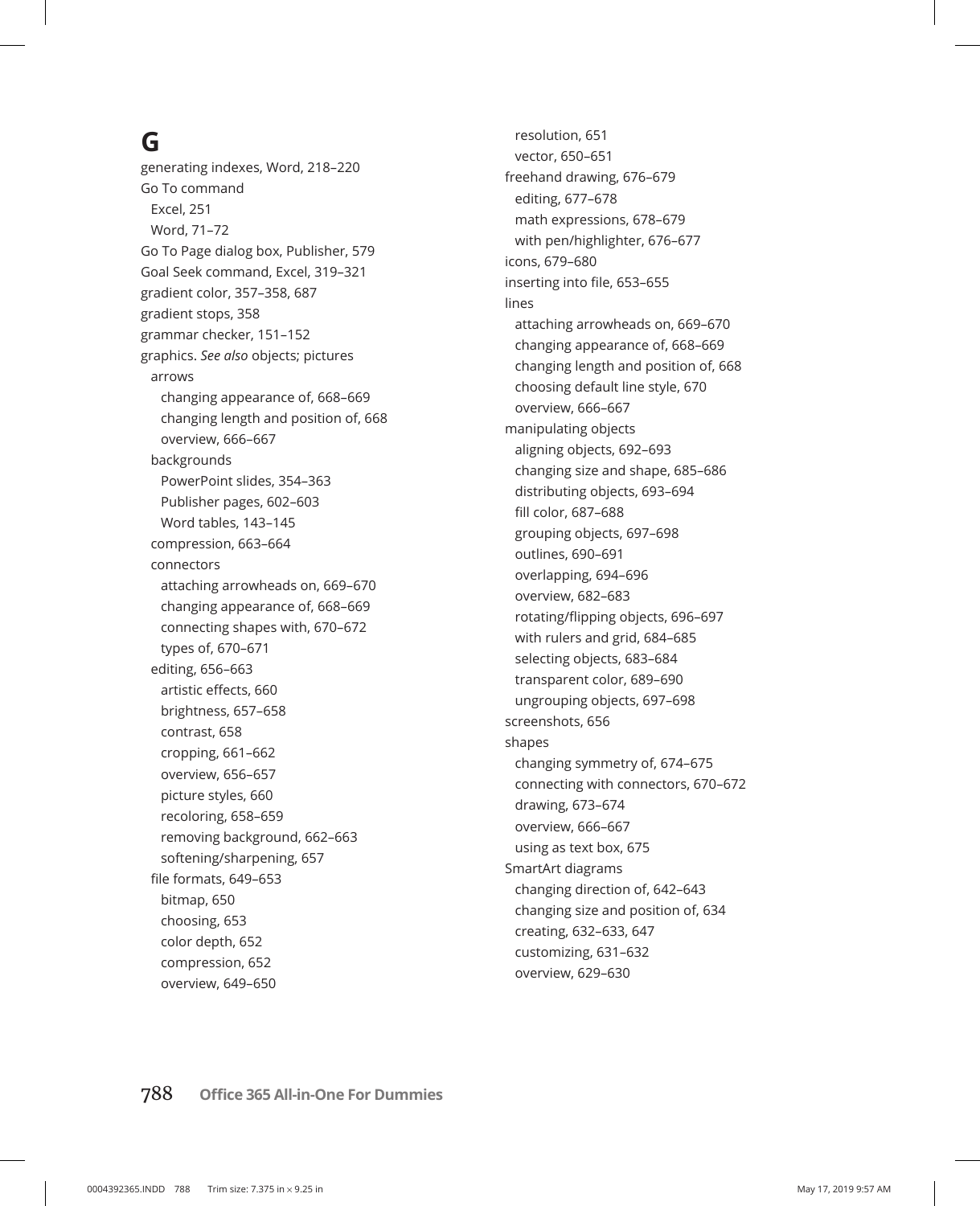shapes, 634–641, 644–647 SmartArt Styles gallery, 643–644 swapping, 633 types of, 630–631 3-D models, 680 Word table backgrounds, 143–145 WordArt editing, 681–682 overview, 680–681 Graphics Manager, Publisher, 591 greater than (>) operator, 157 Access, 550 Excel formulas, 268 greater than or equal to (>=) operator Access, 550 Excel formulas, 268 grid guides, Publisher, 580–581 gridlines charts, 619–620 Excel worksheets, 311 Word tables, 124 grids PowerPoint, 386 showing/hiding, 684–685 Group command, 697–698 grouping objects, 697–698 groups, Ribbon creating new, 706 customizing, 704–705

### **H**

Handout Master view, PowerPoint, 409–410 handouts, PowerPoint, 333, 409–410 hard page breaks, Word, 83–84 Header and Footer dialog box, PowerPoint creating nonstandard footer, 381–382 creating standard footer, 380–381 Date and Time check box, 381 Footer check box, 381 removing from single slide, 382 Slide Number check box, 381

headers and footers adding to Excel worksheets, 310 PowerPoint background, 380 nonstandard, 381–382 overview, 379–380 removing from single slide, 382 standard, 380–381 Publisher, 600 Word changing from section to section, 94 creating, 92 creating for gallery, 93 creating for odd and even pages, 94 editing, 92 formatting text in, 94 header rows, 124, 135–136 heading to heading navigation, 70–71 inserting date and time, 94 inserting page number, 94 overview, 91–92 removing, 92, 95 hidden format symbols, viewing, 69, 157–159 hiding. *See* showing/hiding hierarchy diagrams, SmartArt adding shapes to, 636–637 defined, 630 promoting/demoting shapes in, 640 highlighting freehand drawing, 676–677 PowerPoint, 406–407 Word, 187–188 histogram charts, 612 Home tab applying font style to text, 38 changing color of text, 40 underlining text, 40 horizontal (side-to-side) alignment, Excel worksheets, 296–297 horizontal rule, Publisher, 598–599 HTML code, file sharing with, 741 Hyperlink data type, Access database tables, 513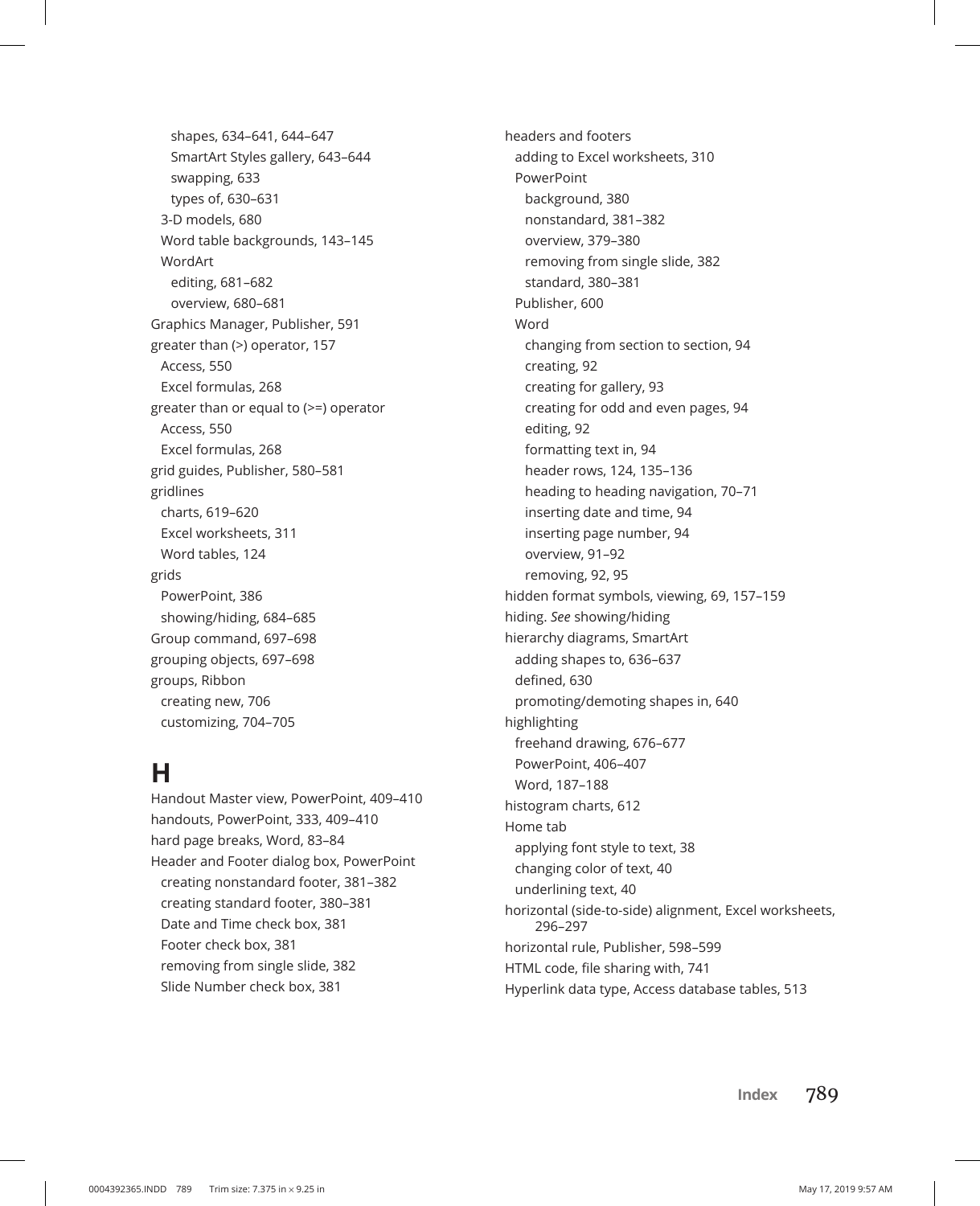Hyperlink dialog box, 44–45 hyperlinks to another place in file, 45–46 defined, 44 email, 46–47 file sharing with, 740–741, 742 linking to web page, 44–45 removing, 47 repairing, 47 between text boxes, 178 hyphenating text, in Word automatically, 103 manually, 103 overview, 102 preventing hyphenation, 104 unhyphenating, 104

### **I**

icons, inserting, 679–680 IF function, Excel, 289–290 Ignore All option, Word spell checker, 150 Ignore Once option, Word spell checker, 150 IMAP (Internet Message Access Protocol), 448 IME Mode/IME Sentence mode setting, Access database tables, 521 importing/exporting Ribbon and Quick Access toolbar customizations, 707 text from Word to Publisher, 585–586 Increase Decimal format, Excel, 244 indenting, in Word with Indent button, 86 with Paragraph dialog box, 87–88 with ruler, 86–87 Index dialog box, Word, 219 Indexed setting, Access database tables, 520 indexing Access database tables, 524–526 fields, 525 multifield indexes, 525–526 overview, 524

in Word editing index, 220 generating index, 218–220 marking entries, 216–218 overview, 215–216 ink comments, 191 input, filtering Access database tables for, 548 Input Mask setting, Access database tables, 518 Insert Hyperlink dialog box, Office 365, 45–46 Insert tab, Word, 125 Insert Table dialog box, Word, 125 inserting audio into PowerPoint presentations, 390–391 citations into bibliography, 226–227 columns into Excel worksheets, 299 frames on Publisher pages adjusting size and position of frame, 593 overview, 591 for pictures, 592–593 for tables, 592 text-box frame, 592 graphics into file, 653–655 icons, 679–680 pages, in Publisher, 594 pictures into Outlook email, 455–456 pictures into PowerPoint presentations, 348–349 rows into Excel worksheets, 298 slides into PowerPoint presentations, 341–342 text boxes, 178 video into PowerPoint presentations, 393–394 videos into Word documents, 184–185 Insights feature, 26 instant search, Outlook folders, 426 intelligent services Dictate feature, 26 dictation, 33 Editor feature, 26 Insights feature, 26 PowerPoint Designer, 27 privacy options, 27–28 Smart Lookup feature, 26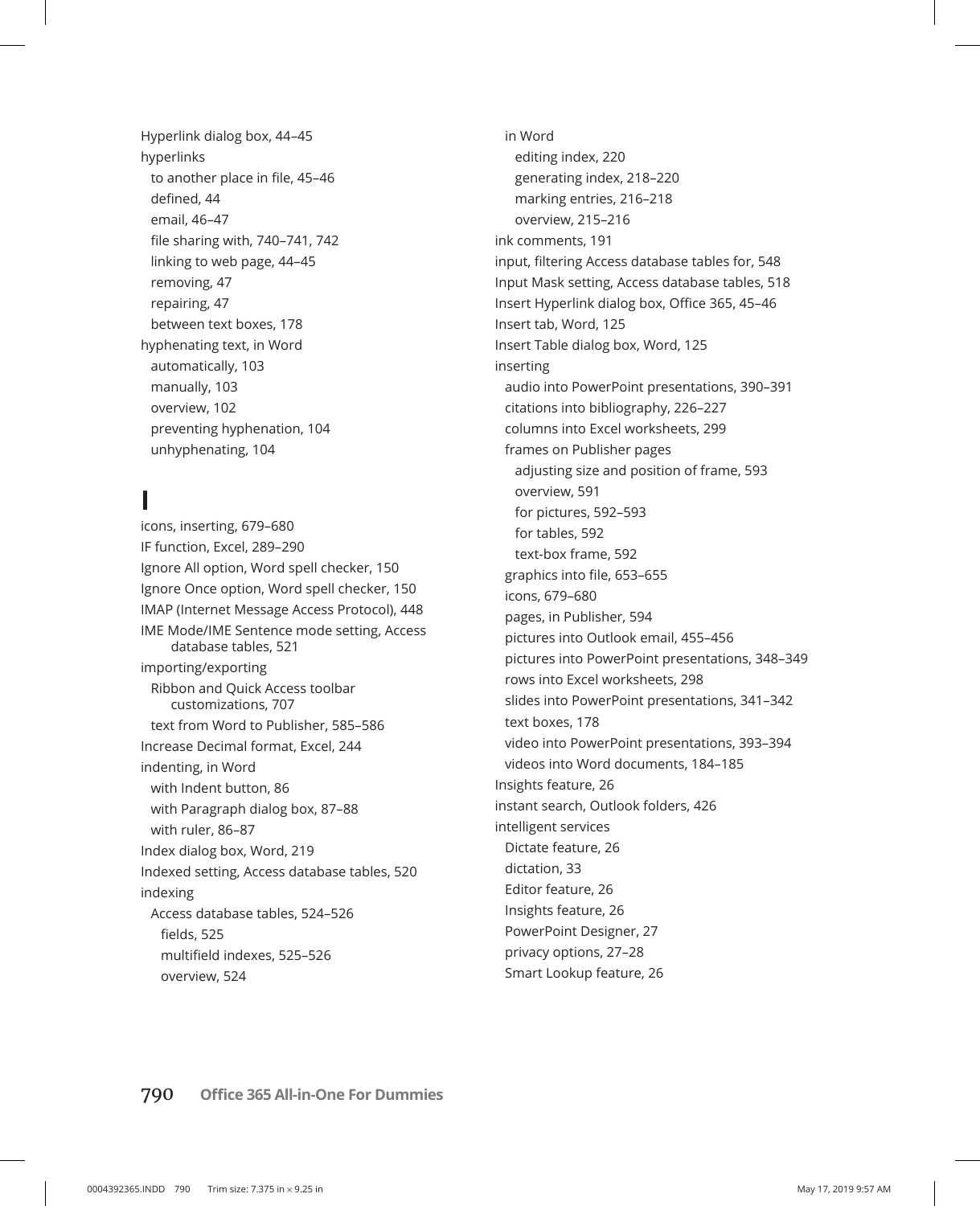Tell Me feature, 26 Translator feature, 26 interactive (user-run) presentation, PowerPoint, 412–414 interface, Office 365 Backstage, 13–14 context-sensitive tabs, 16 File tab, 13 keyboard shortcuts, 18–19 mini-toolbars, 18 Quick Access toolbar, 14 Ribbon, 14–15 shortcut menus, 18 tabs, 16–18 buttons, 17 galleries, 17–18 group buttons (dialog box launchers), 17 groups, 17 overview, 16 Internet Message Access Protocol (IMAP), 448 in-text citation deleting, 228 editing, 227 italic font style, 38

# **J**

join lines, Access Query Design window, 553 junk mail, Outlook, 466–467

### **K**

keyboard shortcuts Access, 535 applying font style to text, 38 Excel, 250 interface, 18–19 KeyTips, 18 **Outlook** entering new contact, 434 printing contact information, 443 printing contacts, 443–444

overview, 4 PowerPoint, 403–404 Word for applying Word styles, 109 creating bulleted lists in Word, 98 customizing, 712–714 moving cursor in Word tables, 127 navigating documents, 69–70 proofing documents, 147 KeyTips, 18

### **L**

labels merging with source file, 202–206 printing, 206 landscape mode background photos in PowerPoint, 360 printing Excel worksheet in, 307 Word desktop publishing, 183 Word tables, 136 LARGE function, Excel, 291 Large Number data type, Access database tables, 513 Last function, Access summary query, 560 layout charts, 618–619 PowerPoint slides, 365 layout guides, Publisher baselines, 582 grid guides, 580–581 margin guides, 580 overview, 579–580 ruler guides, 581–582 Layout view, Access reports, 568–569 leave-behinds, PowerPoint, 333, 409–410 left bracket (<) symbol, Access database tables, 514 LEFT function, Excel, 290 legal-size paper, printing on, 184 LEN function, Excel, 293 less than (<) operator Access, 550 Excel, 267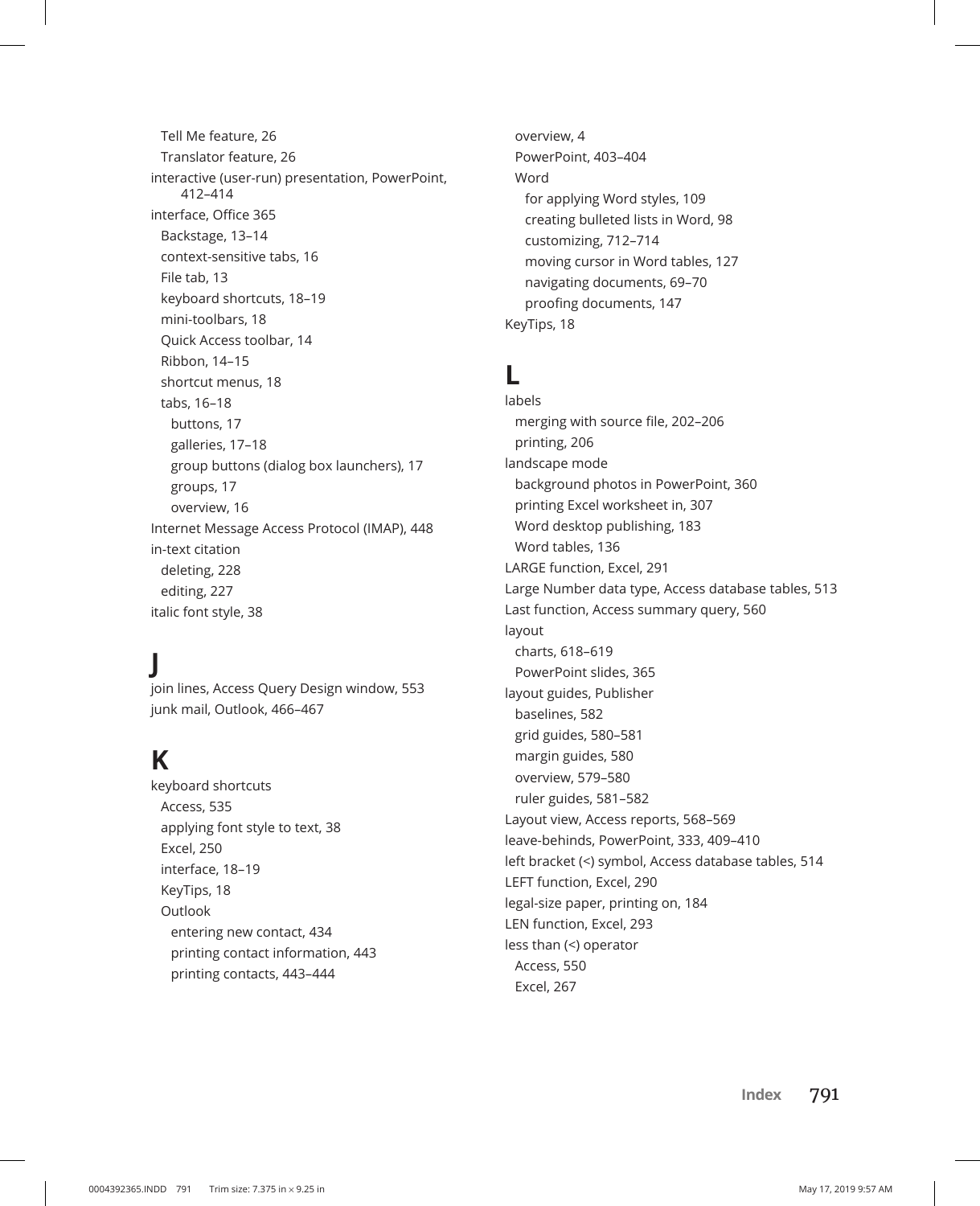less than or equal to (<=) operator Access, 550 Excel, 267 line breaks, Word, 83 line charts, 612 line spacing, Word, 95–96 lines. *See also* objects attaching arrowheads on, 669–670 changing appearance of, 668–669 changing length and position of, 668 choosing default line style, 670 overview, 666–667 linked styles, Word, 107 linking duplicate contacts in Outlook, 440–441 hyperlinks to another place in file, 45–46 defined, 44 email, 46–47 file sharing with, 740–741, 742 linking to web page, 44–45 removing, 47 repairing, 47 between text boxes, 178 online videos to Word document, 184–185 text boxes in Word, 178 List data-validation rule, Excel, 246 list diagrams, SmartArt adding shapes to, 635–636 defined, 630 List view, OneDrive, 728–729 lists Excel filtering, 318–319 overview, 316–317 sorting, 317 PowerPoint bulleted lists, 377–379 numbered lists, 377, 379 overview, 376–377 Word alphabetizing, 207–208 automatic lists, 98 constructing, 98–99

multilevel lists, 99–100 overview, 97 turning lists into tables, 126 locked aspect ratio, objects, 686 locking files with password, 25 removing password, 26 Word, 194 logging in/signing in to OneDrive, 725–726 to SharePoint team sites, 746–747 Long Text data type, Access database tables, 513 Lookup Wizard data type, Access database tables, 513 looping (continuously playing), PowerPoint, 394 lossless compression, 652 lossy compression, 652 lowercase, 41, 42

# **M**

macros, Access, 497 Mailbox Cleanup command, Outlook, 431–432 Manage Access pane, OneDrive, 744 manipulating objects aligning objects, 692–693 changing size and shape, 685–686 distributing objects, 693–694 fill color, 687–688 grouping objects, 697–698 outlines, 690–691 overlapping, 694–696 rotating/flipping objects, 696–697 with rulers and grid, 684–685 selecting objects, 683–684 transparent color, 689–690 ungrouping objects, 697–698 manual hyphenation, 103 many-to-many relationship, Access database tables, 528 map charts, 612 margin guides, Publisher, 580 margins Excel worksheets, 309–310 Word documents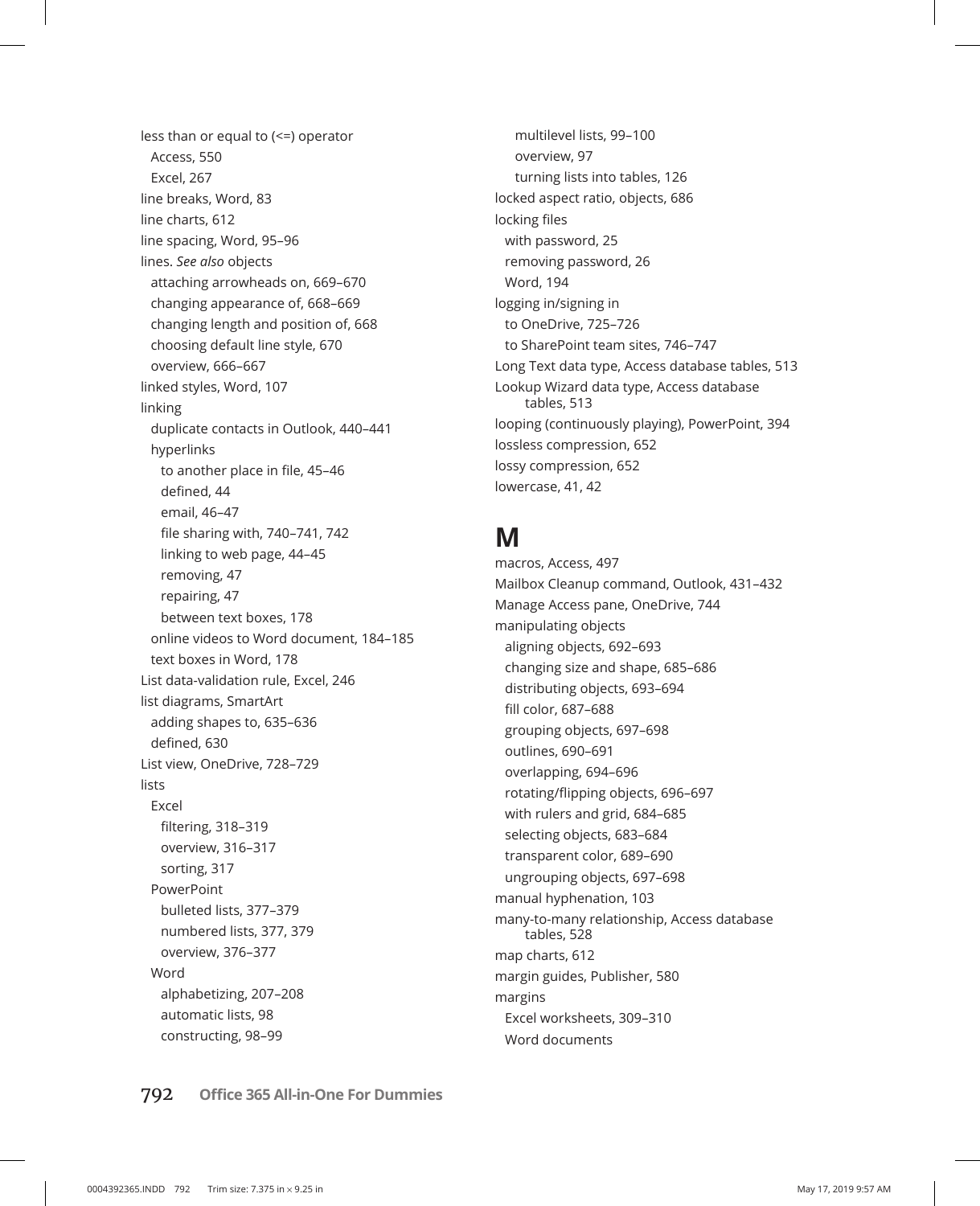changing size of, 85 defined, 84 gutters, 85 mirror margins, 85 using ruler to change, 85–86 Mark Index Entry dialog box, Word, 216–218 mass mailings overview, 200–201 printing, 206 source files for, 200–206 merging document with, 202–206 overview, 200–201 preparing, 201–202 master slides, PowerPoint changing layout of, 366 editing, 366 master styles and, 365–366 overview, 363–364 Slide Master view, 364 master styles, PowerPoint, 365 Master views, PowerPoint, 345 math expressions, drawing, 678–679 math formulas, Word tables, 140–141 Math Input Control, 678–679 matrix diagrams, SmartArt adding shapes to, 635–636 defined, 630 Max function, Access summary query, 560 MAX function, Excel, 284, 291 meetings **Outlook** canceling, 480 invitations to, 476–479 rescheduling, 480 scheduling, 476–478 Teams application, 770–772 conducting, 770–771 scheduling, 771–772 messages, Outlook email addressing, 450–452 forwarding, 453 opening, 460 organizing, 460–464

saving, 460 sending, 449–450 metric system, displaying on ruler, 685 Microsoft Download Center, 163 Microsoft Teams applications. *See* Teams application MID function, Excel, 290 Min function, Access summary query, 560 MIN function, Excel, 284, 291 Minimize button, Word screen, 60 mini-toolbar applying font style to text, 38 changing color of text, 40, 41 changing font size, 36 choosing fonts for text, 35, 36 overview, 18 modules, Access, 494, 497 Month view, Outlook Calendar, 473 MPEG-4 version, PowerPoint presentations, 415–416 multifield indexes, Access database tables, 525–526 multilevel (nested) lists, Word, 99–100 Multiple spacing option, Paragraph dialog box, 96 multiple windows, viewing file in, 52–53 multiplication (\*) operator, Excel formulas, 267

# **N**

{n,} operator, 157 {n,m} operator, 157 {n} operator, 157 navigating Excel worksheets, 250–251 OneDrive folders, 730 PowerPoint slides, 402–404 Publisher pages, 579 SharePoint team sites, 747 Word documents bookmarks, 72–73 Go To command, 71–72 from heading to heading, 70–71 keyboard shortcuts, 69–70 from page to page, 70–71 Navigation bar, Outlook, 423 Navigation pane, Access, 499–500, 509–510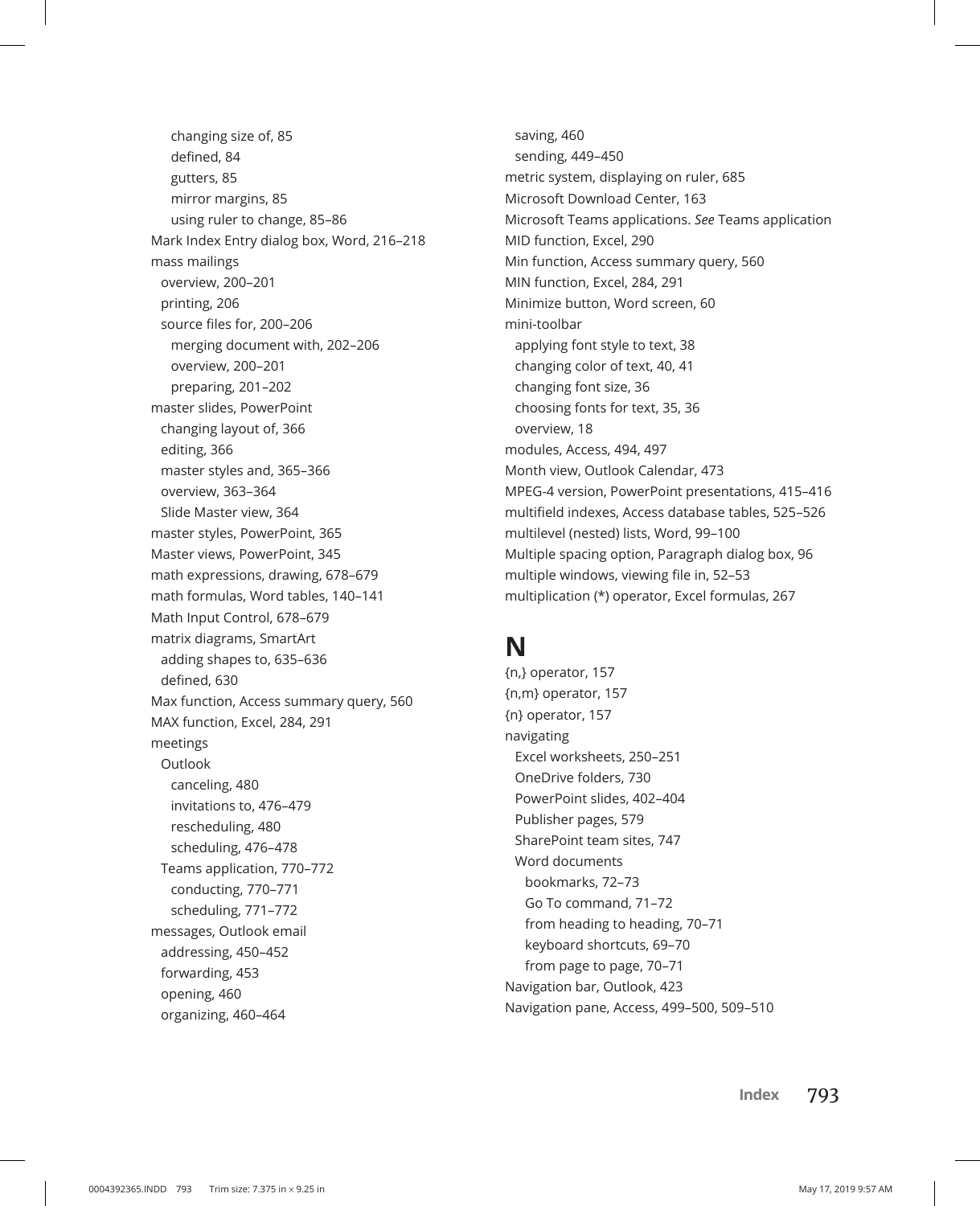nested (multilevel) lists, Word, 99–100 NETWORKDAYS function, Excel, 293 New Meeting window, Teams app, 771–772 New Window button, Window group, 52 New window, Publisher, 575 newspaper-style columns, Word desktop publishing, 181–183 Next Page option, Word, 80 No Markup option, Word, 190 Normal view, PowerPoint, 344 Northwind database, 491 not equal to (<>) operator Access, 550 Excel, 267 Not operator, Access, 557 notes Excel defined, 254 deleting, 256 editing, 256 entering, 255 finding, 255 reading, 255 showing/hiding, 255 Outlook, 487 PowerPoint defined, 333 editing, 400 entering, 400 overview, 399 printing, 400 Notes Page view, PowerPoint, 345, 400 Notes pane, PowerPoint overview, 333 showing/hiding, 345 notification settings, Teams application, 767–768 Nudge commands, 691 Number data type, Access database tables, 513 numbered lists PowerPoint, 377, 379 Word, 97–100

numbering pages Excel worksheets, 310 Word documents, 88–90 numeric criteria, Access database tables, 556–557

### **O**

objects. *See also* graphics Access database tables, 492–494 defined, 494 forms, 494 queries, 494–496 aligning, 692–693 aspect ratio, 686 changing size and shape of, 685–686 distributing, 693–694 fill color, 687–688 grouping, 697–698 outlines, 690–691 overlapping, 694–696 Publisher, 582 rotating/flipping, 696–697 rotation handle, 696 with rulers and grid, 684–685 selecting, 683–684 transparent, 696 transparent color, 689–690 ungrouping, 697–698 Word desktop publishing positioning on page, 175–177 wrapping text, 174–175 Odd Page option, Word, 81 Office 365 Account window, 12 applications, 10 automatic updates, 12 closing files, 23–24 cloud services, 10–11 determining version and which software is installed, 11–12 file properties, 24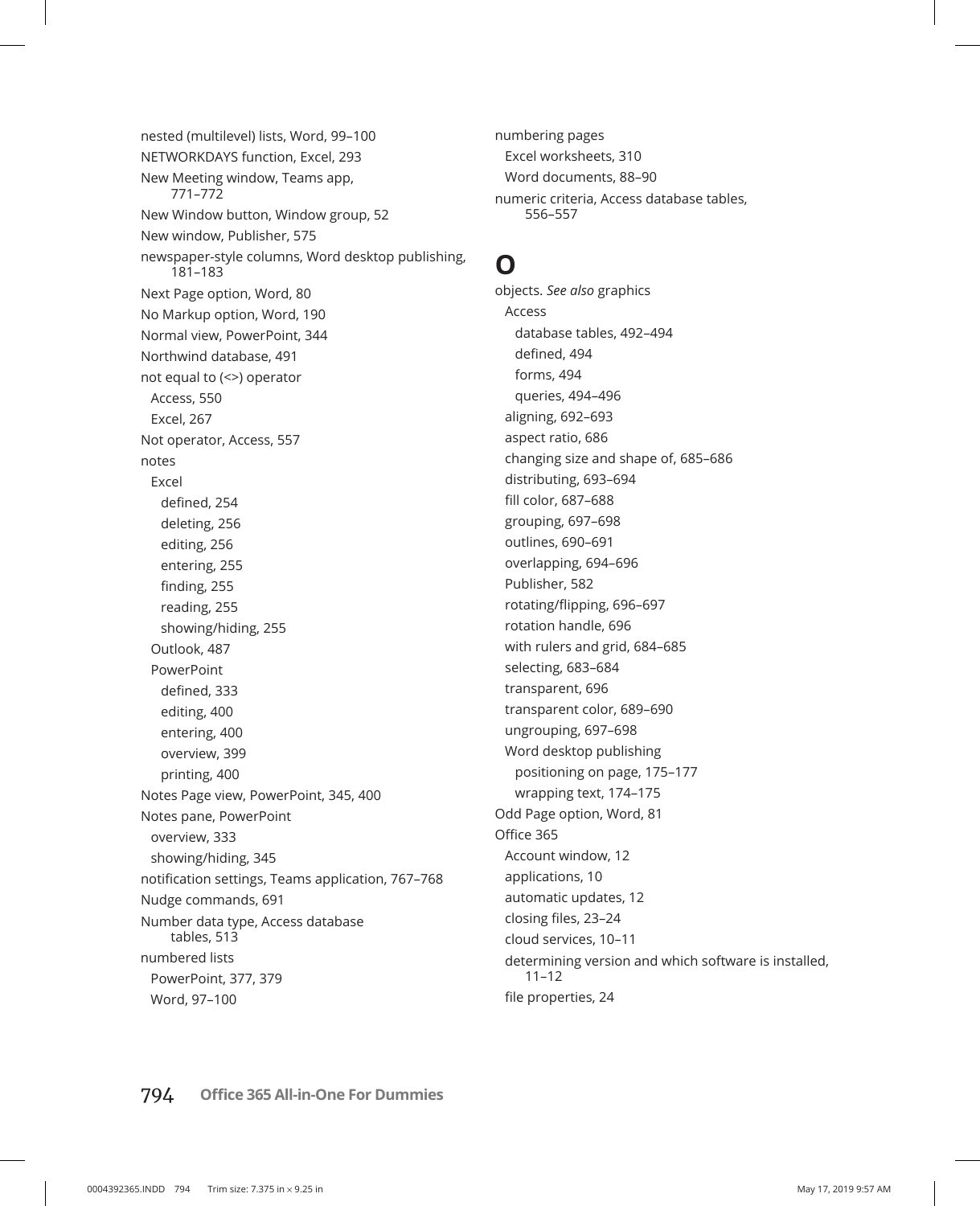intelligent services Dictate feature, 26 Editor feature, 26 Insights feature, 26 PowerPoint Designer, 27 privacy options, 27–28 Smart Lookup feature, 26 Tell Me feature, 26 Translator feature, 26 interface Backstage, 13–14 context-sensitive tabs, 16 File tab, 13 keyboard shortcuts, 18–19 mini-toolbars, 18 parts of tab, 16–18 Quick Access toolbar, 14 Ribbon, 14–15 shortcut menus, 18 locking files with password, 25 removing password, 26 Open window, 21–22 opening files, 23 overview, 9 Save As window, 21–22 saving files, 20–21 Tell Me search box, 19 Office desktop application, opening files from OneDrive, 734 Office theme, customizing, 711–712 Office Web applications, 731 Office.com diagrams, SmartArt, 630 OLE Object data type, Access database tables, 513 OneDrive, 11 downloading files from, 735 file sharing with email, 739–740, 742 with HTML code, 741 with hyperlinks, 740–742

managing sharing options, 743–744 overview, 737–738 viewing shared files, 742–743 folders creating, 727–728 deleting, 732 locating, 728 moving, 731 navigating to, 730 renaming, 732 selecting, 728–729 uploading files to, 732 viewing, 728 obtaining pictures from, 655 opening files from, 734 overview, 726–727 saving files to, 732–734 signing in, 725–726 syncing SharePoint files with, 753 OneDrive for Business, 754 one-input table, Excel, 321–323 one-slide-per-minute rule, PowerPoint, 338 one-to-many relationship, Access database tables, 528 one-to-one relationship, Access database tables, 528 Online Pictures dialog box, 654 online presentations, PowerPoint, 414–415 online resources cheat sheet, 5 foreign language proofing tools, 163 Gettysburg PowerPoint Presentation, 339 technical updates, 5 online templates, PowerPoint, 336–337 online videos inserting on PowerPoint slides, 393 linking to Word document, 184–185 Open window, 21–22 opening files, 23 from OneDrive, 734 in SharePoint document libraries, 748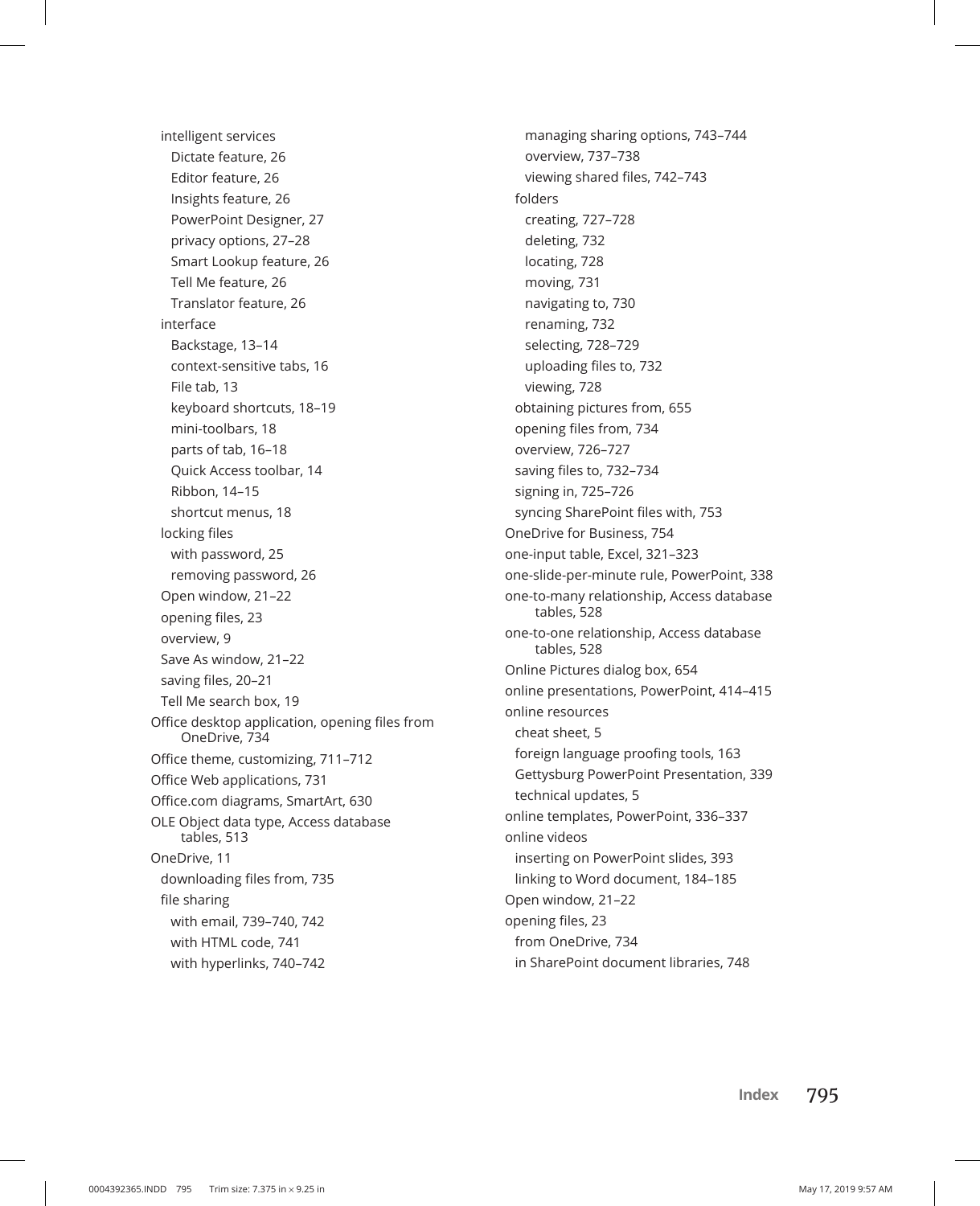operators Access between..and. . .operator, 550 comparison operators, 550 equal to operator, 550 greater than operator, 550 greater than or equal to operator, 550 less than or equal to operator, 550 not equal to operator, 550 Not operator, 557 Excel formulas addition operator, 267 concatenation operator, 267 division operator, 267 equal to operator, 267 exponentiation operator, 267 greater than operator, 268 greater than or equal to operator, 268 less than operator, 267 less than or equal to operator, 267 multiplication operator, 267 not equal to operator, 267 order of precedence, 268 percent operator, 267 subtraction operator, 267 Word wildcard operators, 156–157 organization charts, adding shapes to, 638–639 Organizer dialog box, Word, 119–120 organizing Outlook messages earmarking, 462–464 flagging, 462 overview, 460–461 Outline view PowerPoint, 344, 367–368 Word, 66 rearranging document sections in, 210 viewing options, 208–209 outlines, object, 690–691 Outlook Calendar altering activities, 476 appointments, 471

canceling activities, 476 Date Navigator, 472 Day view, 472 events, 471 meetings, 471, 476–480 Month view, 473 overview, 469–470 recurring appointments, 471 recurring events, 471 rescheduling activities, 476 scheduling activities, 473–475 weather report, 471 Week view, 473 Work Week view, 472 Contacts folder adding contacts to, 434–436 changing contact information, 436–437 contact groups, 437–439 finding contacts, 440 linking duplicate contacts, 440–441 overview, 433 printing, 443–445 sharing contacts, 441–443 email addressing messages, 450–452 auto-replying, 453–454 blind copies, 452 copies, 452 folders, 464–465 forwarding, 453 Inbox window, 457–459 junk mail, 466–467 notifications, 457 opening, 460 organizing, 460–464 receiving, 456–457 replying to, 452–453 saving, 460 sending files, 454–455 sending messages, 449–450 sending photos, 455–456 setting up, 447–448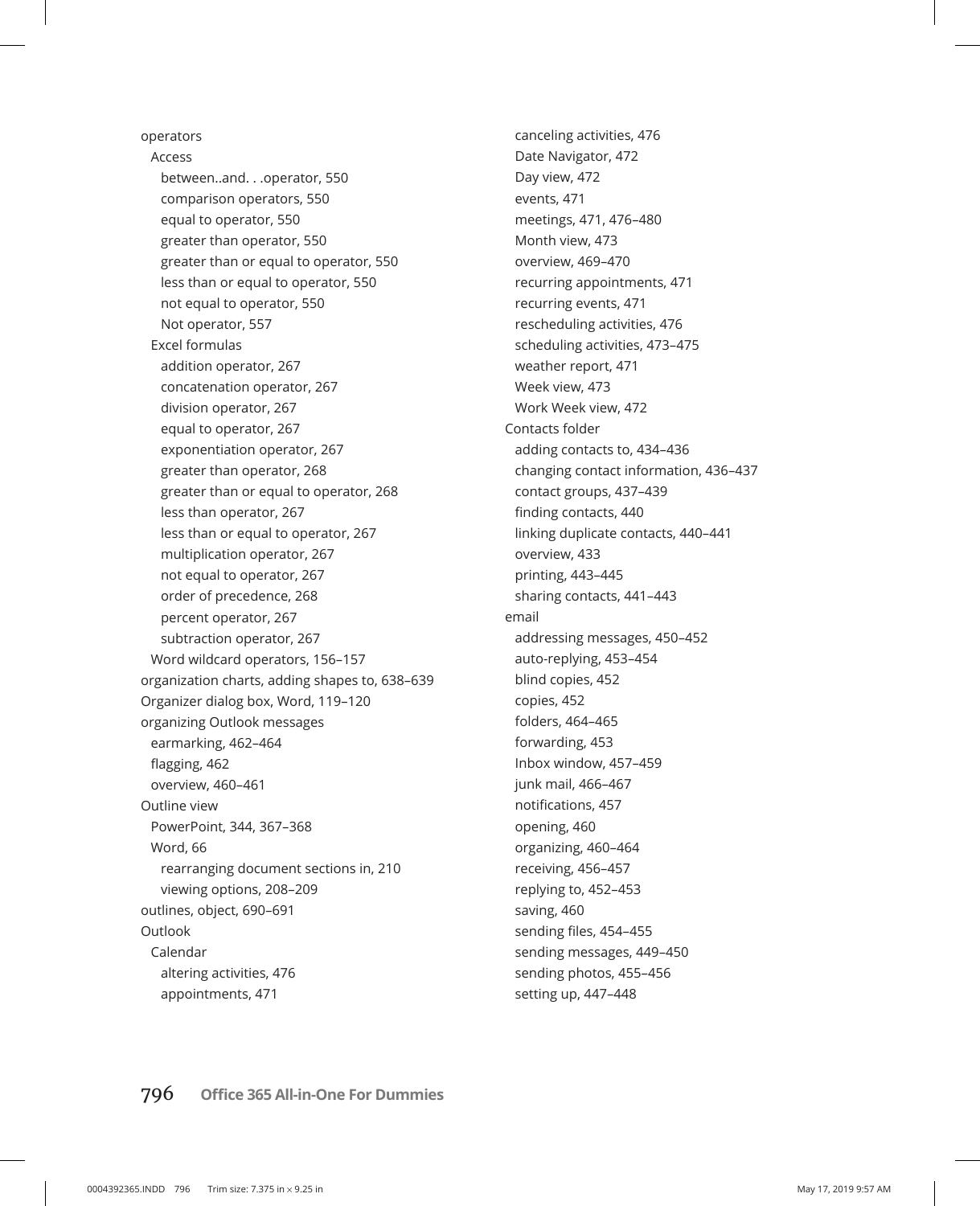folders archiving items, 429–431 categories, 423–425 deleting items from, 428 Mailbox Cleanup command, 431–432 navigating, 422–423 searching in, 425–428 making default email program, 450 notes, 487 overview, 421–422 reminders customizing, 486 handling, 485 overview, 484–485 scheduling, 486 tasks deleting, 484 editing, 484 entering, 482–483 examining, 484 marking complete, 484 overview, 481–482 overlapping objects, 694–696

### **P**

Page Border tab, Word desktop publishing, 170 page breaks Excel worksheets, 307–308 Word documents, 83–84 Page Design tab, Publisher, 576–577 page numbering Excel worksheets, 310 Word documents, 88–90 page parts, Publisher pages, 600 Page Setup dialog box, Outlook, 444 pages, Publisher attention getters, 602 backgrounds, 602–603 borders and accents, 600–602 deleting, 595 inserting, 594

master pages applying/unapplying, 604–605 changing look of, 604 Master Page view, 604 overview, 603–604 moving, 595 page parts, 600 Pages pane, Publisher, 579 paper, printing on different sizes of, 184 Paragraph dialog box indenting in Word with, 87–88 line-spacing options, 95–96 paragraphs, Word adjusting spacing between, 96–97 formatting, 79–80 paragraph styles, 106 Parker, Ian, 331 passwords locking files with, 25 removing from file, 26 patterns, applying to object, 688 PDF (portable document format) files editing, 91 overview, 717–718 saving Office file as, 718–719 Pen button, PowerPoint, 406 percent (%) operator, Excel formulas, 267 Percent Style format, Excel, 244 Permissions pane, OneDrive, 744 photo album, PowerPoint changing look of pictures, 349–350 choosing layout, 349 editing, 350 filling text boxes, 350 fixing title slides, 350 inserting pictures into, 348–349 overview, 347 writing captions, 350 Photo view, OneDrive, 729 photos as background for PowerPoint slides, 358–361 including in Outlook message, 455–456 Word desktop publishing, 171–172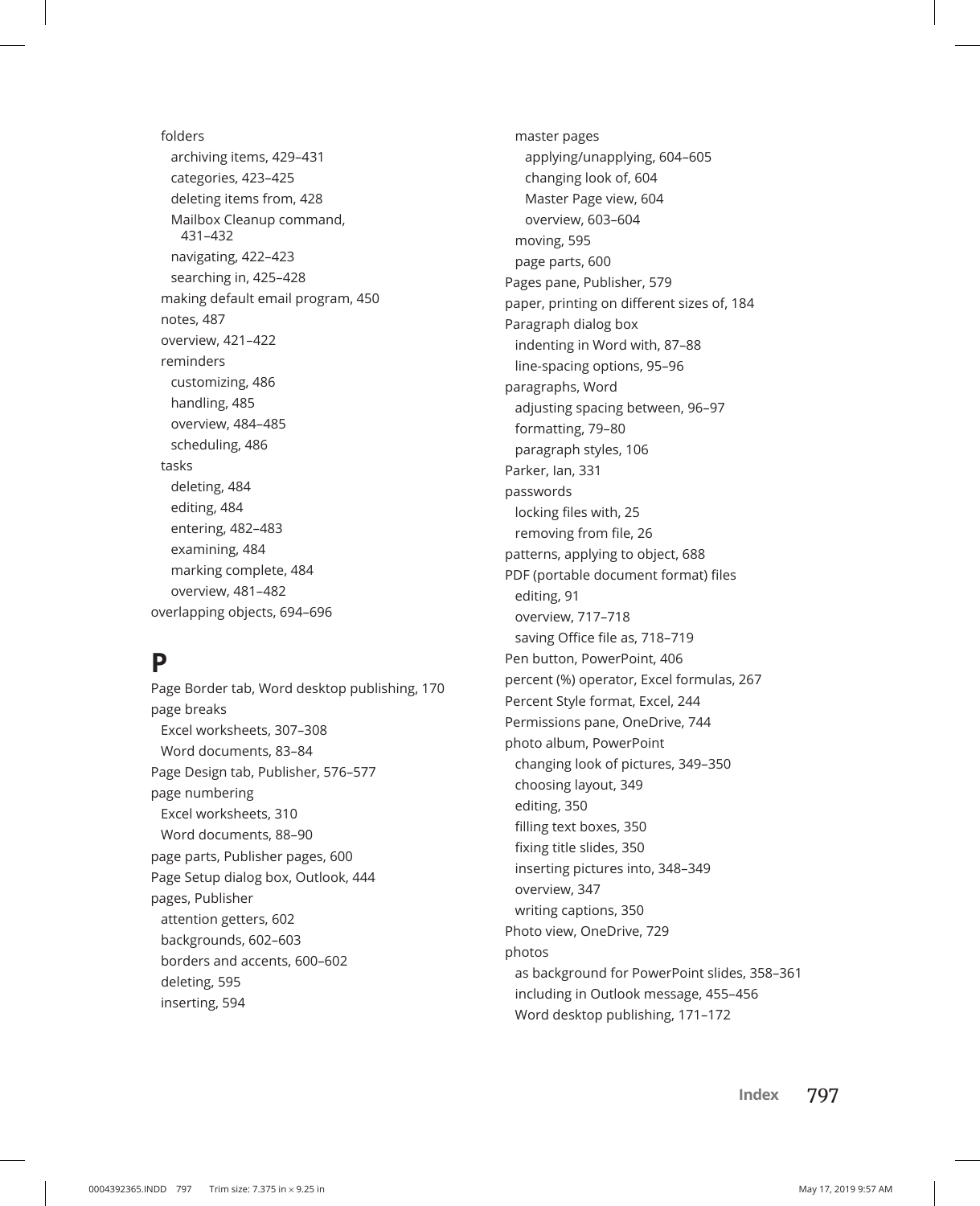picture diagrams, SmartArt, 630 pictures. *See also* graphics adding to charts, 623–624 picture styles, 660 replacing placeholder picture in Publisher, 591 watermarks, 180 pie charts, 612 PivotTables, Excel creating, 326–328 getting recommendation for, 326 grand totals, 328 overview, 325–326 report layout, 328 styles, 328 pixels per inch (ppi), 651 placeholder pictures, Publisher, 591 placeholder symbols, Access database tables, 514 PMT function, Excel, 288–289 POP3 (Post Office Protocol version 3), 448 portable document format files. *See* PDF files overview, 717–718 saving Office file as, 718–719 portrait mode, Word desktop publishing, 183 Post Office Protocol version 3 (POP3), 448 PowerPoint Designer, 27 PowerPoint presentations audio deciding when and how to play, 391–392 inserting on slides, 390–391 playing during presentation, 393 backgrounds changing, 362–363 gradient, 357–358 overview, 354–355 photos, 358–361 solid color, 356–357 texture, 361–362 blanking screen, 408 building persuasive presentations, 338–340 charts, 610 defined, 333 drawing guides, 386 drawing on slides, 406–407

ending, 402 Gettysburg PowerPoint Presentation, 339 grids, 386 handouts, 333, 409–410 headers and footers background, 380 nonstandard, 381–382 overview, 379–380 removing from single slide, 382 standard, 380–381 highlighting, 406–407 lists bulleted lists, 377–379 numbered lists, 377, 379 overview, 376–377 notes, 399–400 Notes pane overview, 333 showing/hiding, 345 one-slide-per-minute rule, 338 overview, 331–333 photo album changing look of pictures, 349–350 choosing layout, 349 editing, 350 filling text boxes, 350 fixing title slides, 350 inserting pictures into, 348–349 overview, 347 writing captions, 350 Presenter view, 405 presenting online, 414–415 Quick Access toolbar, 333 rehearsing, 400–401 Ribbon, 333 self-running presentation, 410–412 Slide window, 333 slides animations, 388–390 choosing size, 363 deleting, 347 inserting, 341–342 master slides, 364–366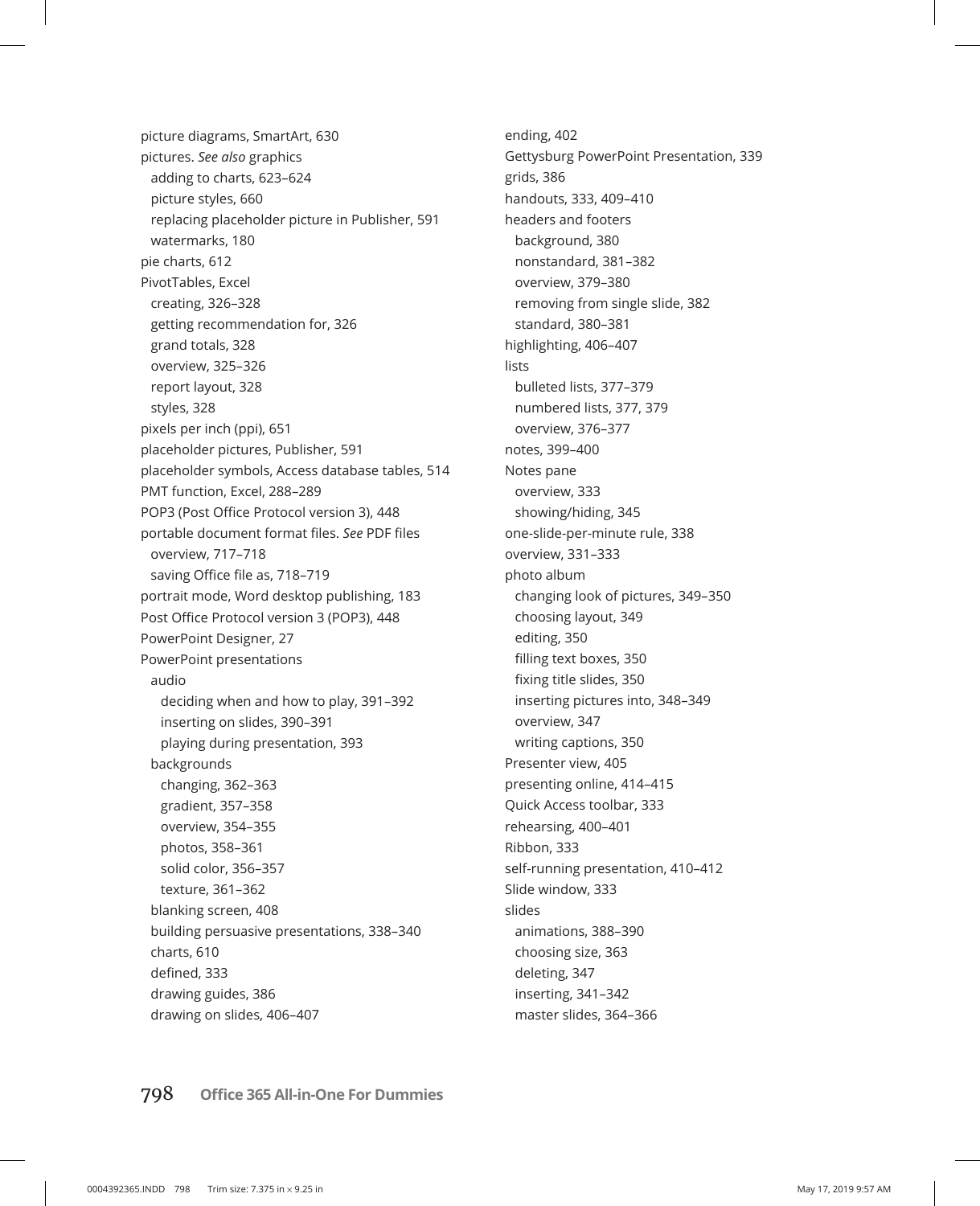master styles, 365 moving, 346–347 navigating between, 402–404 overview, 340 selecting, 346 selecting layout for, 343 showing/hiding, 350–351 transitions, 387–388 from Word document headings, 342–343 starting, 402 tables, 384–385 templates blank presentation template, 336 built-in, 336–337 online, 336–337 overview, 335 personal, 336–337 text colors, 369 fonts for, 368–369 Format Shape pane, 371 overview, 367–368 text effects, 370 text fill, 369 text outline, 370 top-heavy title, 370 text boxes AutoFit feature, 373–375 overview, 371–372 positioning text in, 375–376 themes choosing, 355–356 overview, 353–354 user-run (interactive) presentation, 412–414 video adding bookmark to, 394 controlling volume, 394 creating, 415–417 fading in/out, 394 Format Video pane, 395–396 hiding, 394 inserting on slides, 393–394 looping (continuously playing), 394

playing at full screen, 394 playing automatically, 394 rewinding, 395 trimming, 394 View buttons, 334 views changing, 344 Master views, 345 Normal view, 344 Notes Page view, 345 Outline view, 344 overview, 343 Reading View view, 345 Slide Sorter view, 345 voice narration, 396–397 Zoom controls, 334 zooming, 408 ppi (pixels per inch), 651 precedents, tracing in Excel formulas, 279 prefabricated text watermarks, 180 Present Online dialog box, PowerPoint, 414–415 Presenter view, PowerPoint, 405 primary key fields, Access, 494, 503–504, 513 Print Layout view, Word, 64 editing margins, 91 entering and reading comments, 189 printing address labels, 198–200 envelopes, 197–198, 206 Excel worksheets, 311 in landscape mode, 307 partial worksheet, 306–307 form letters, 206 labels, 206 overview, 715–716 Print window, 716–717 Publisher publications, 606 in Word desktop publishing, 184 Printing Options tab, Word, 198 privacy options, 27–28 private chats, Teams application, 764–765 process diagrams, SmartArt adding shapes to, 635–636 defined, 630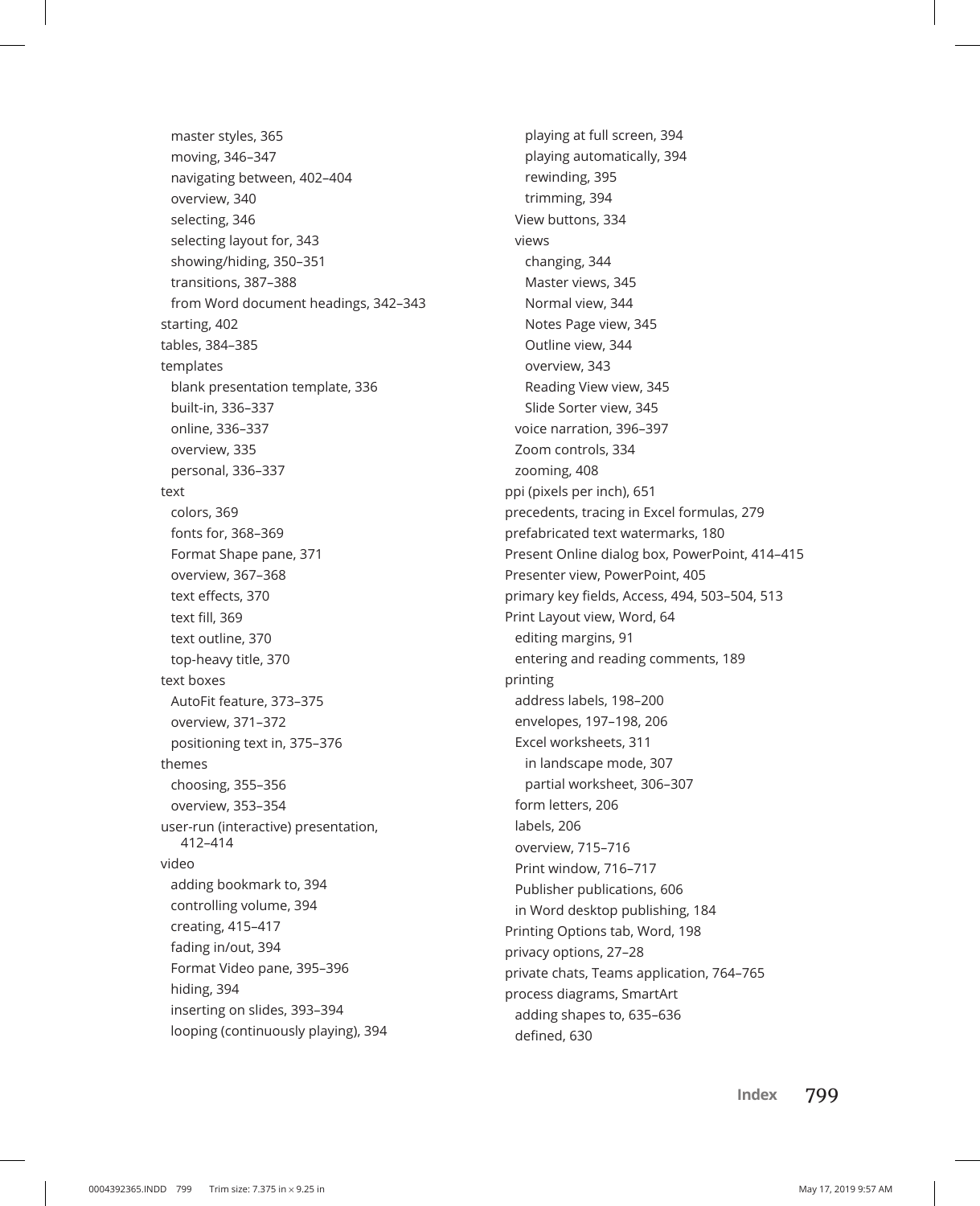PRODUCT function, Excel, 284 proofing tools, Word Find/Replace feature, 153–161 for foreign languages, 162–165 grammar checker, 151–152 overview, 147 spell checker, 148–151 Thesaurus, 161–162 PROPER function, Excel, 291 Properties dialog box, Outlook, 430–431 properties of file (file properties), 24 Publisher publications commercially printing, 606 creating, 575 Design Checker, 605–606 frames, 574–575 inserting, 591–593 overlapping, 593–594 layout guides, 579–582 overview, 573–574 pages attention getters, 602 backgrounds, 602–603 borders and accents, 600–602 inserting, 594 master pages, 603–605 moving, 595 page parts, 600 removing, 595 Print window Page number slider, 717 Ruler button, 717 View Multiple Sheets button, 717 redesigning color, 577 fonts, 577 page setup, 577 templates, 576–577 replacing placeholder pictures, 591 rules, 582–583 snapping objects, 582 text drop caps, 599 fitting in text frames, 586–589

formatting, 589–590 horizontal rule, 598–599 importing from Word, 585–586 wrapping, 590 views, 578–579 pull quotes, Publisher, 600 pyramid diagrams, SmartArt, 630

# **Q**

queries, Access calculation query, 560–561 choosing which fields appear in results, 555 choosing which fields to query, 553–554 choosing which table to query, 553 creating, 551–552 defined, 494 delete query, 561–562 entering criteria for, 555–558 overview, 494–496, 550–551 Query Design window, 552 running, 558 saving, 558 select query, 559 sorting, 554 summary query, 559–560 top-value query, 559 update query, 563 viewing, 552 Query Design window, Access, 552 question mark (?) operator, Word, 157 Quick Access toolbar customizing adding buttons to, 708–709 changing order of buttons, 709 overview, 707–708 positioning, 710 removing buttons from, 710 overview, 14 PowerPoint, 333 Repeat command, 50 Undo command, 50 Word screen, 60 Quick Analysis button, Excel, 283–284 quick tables, Word, 125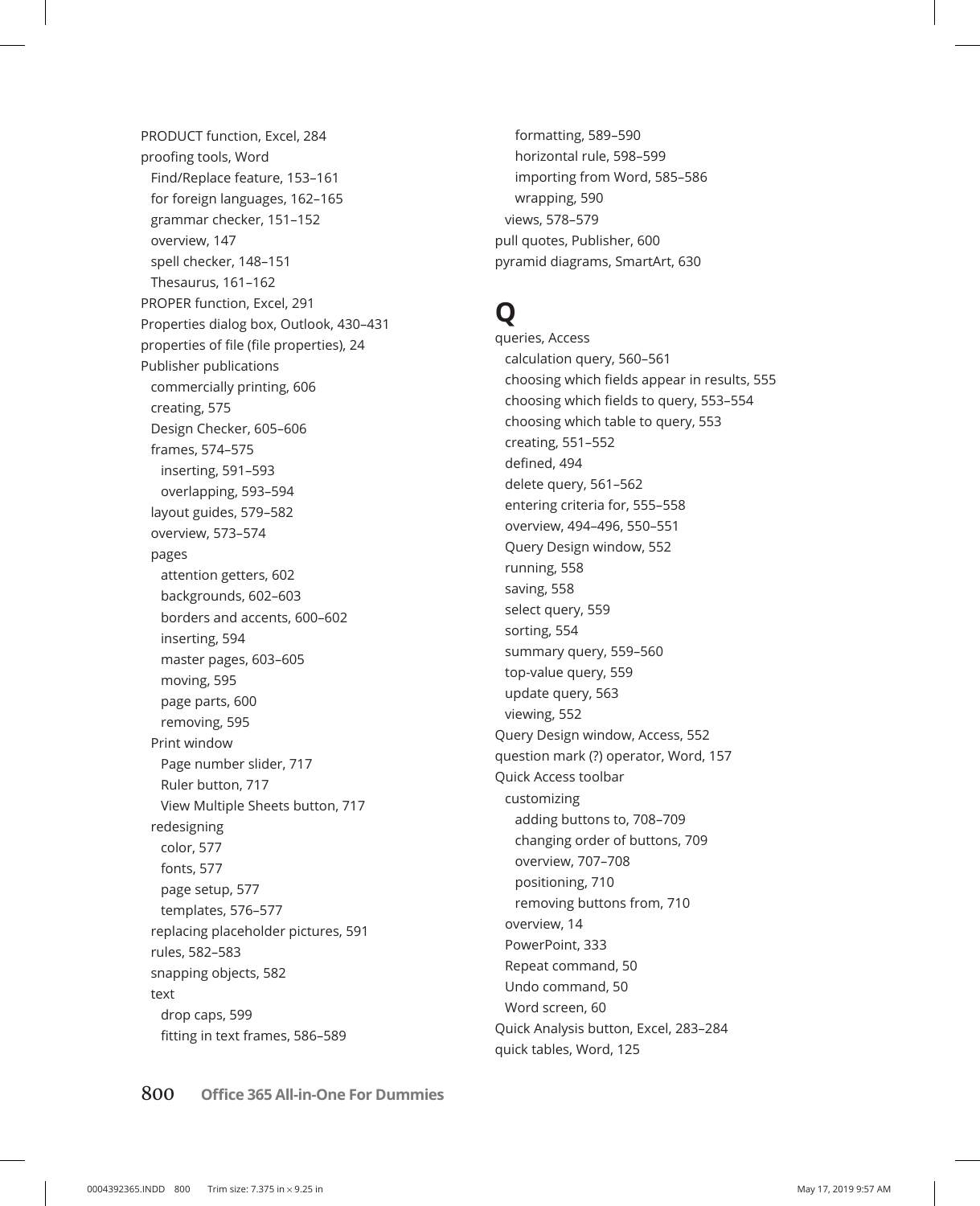# **R**

radar charts, 612 ragged right margin, 102 RANK function, Excel, 292 raw data, charts, 613–615, 625 Read Aloud feature, Word, 74 Read mode, Word, 64 Reading View view, PowerPoint, 345 recoloring graphics, 658–659 Record Sound dialog box, PowerPoint, 397 Recording toolbar, PowerPoint, 401 records, Access, 494 finding missing records, 540–541 sorting ascending order, 544 descending order, 544 overview, 543 recurring appointments, Outlook, 474–475 recurring events, Outlook, 474–475 Redo command, 51 Refine search options, Outlook, 427 relational databases, Access, 494, 502 relationships between Access database tables, 526–532 editing, 532 forging relationships, 530–532 many-to-many relationship, 528 one-to-many relationship, 528 one-to-one relationship, 528 overview, 526–527 Relationships window, 528–530 SmartArt relationship diagrams adding shapes to, 635–636 defined, 630 Remember icon, 4 reminders, Outlook customizing, 486 handling, 485 overview, 484–485 scheduling, 486 Repeat command, 50–51 Report Wizard, Access, 566

reports, Access customizing, 567–569 defined, 494 general discussion, 565–567 opening, 567 overview, 496–497 viewing, 567 reports and scholarly papers, Word alphabetizing lists, 207–208 bibliography changing appearance of citations, 228 editing citations, 227 generating, 228 inserting citations, 226–227 overview, 225–226 cross-references, 220–222 expanding and collapsing headings, 210–211 footnotes and endnotes defined, 222 deleting, 225 editing, 225 entering, 223 moving, 225 numbering, 224 positioning, 224 indexing editing index, 220 generating index, 218–220 marking entries, 216–218 overview, 215–216 Outline view rearranging document sections in, 210 viewing options, 208–209 table of contents changing structure of, 213–214 creating, 212 customizing, 212–213 marking entries for inclusion in, 215 overview, 211–212 updating and removing, 212 Required setting, Access database tables, 520 research, conducting with Word, 152 Reset Window Position button, Window group, 53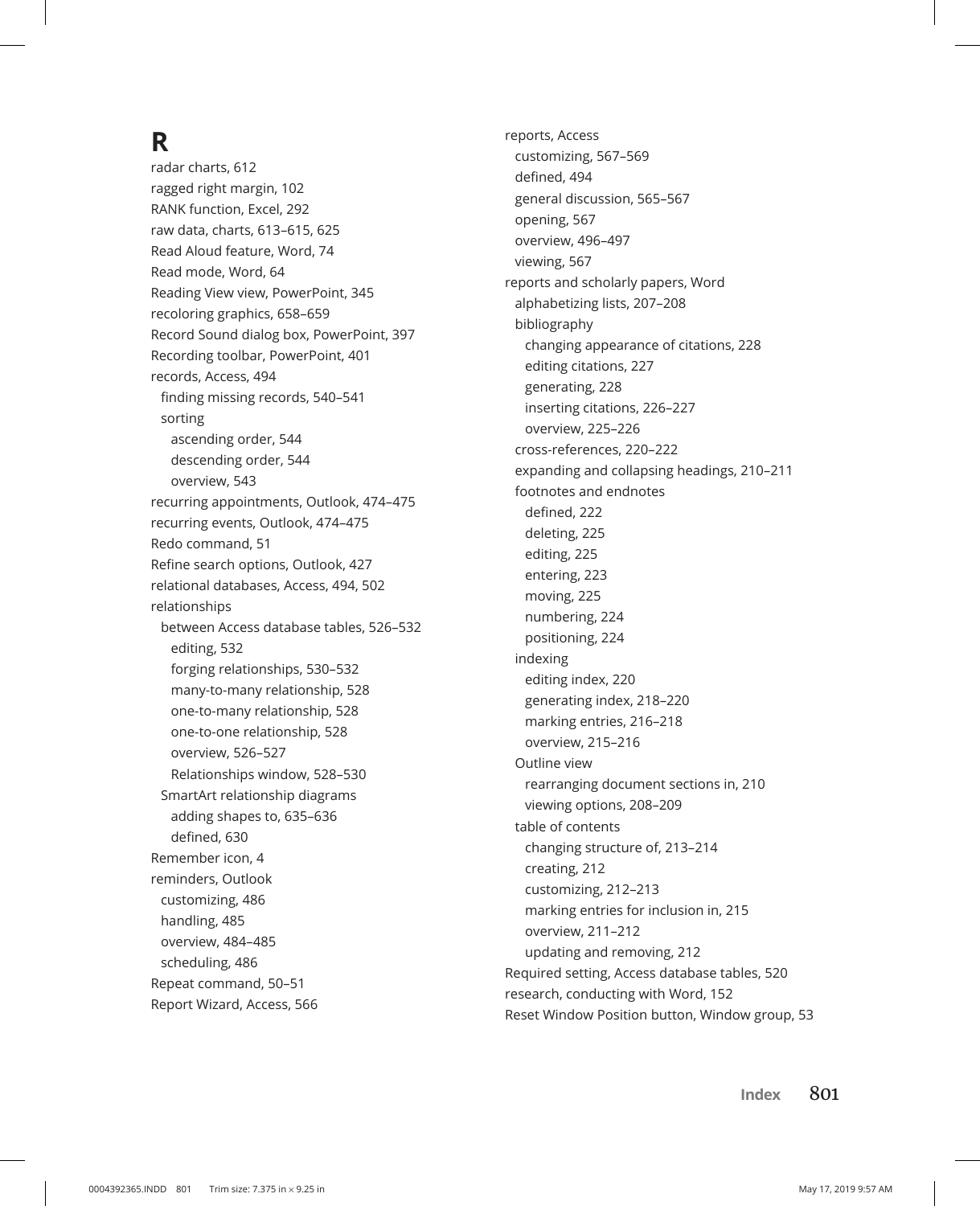resolution, graphics, 651 Restore button, Word screen, 60 Reuse Slides task pane, PowerPoint, 341 Reveal Formatting task pane, Word, 82 revision marks, Word, 193–196 Ribbon collapsing, 15 customizing adding items to, 704 creating new tabs and groups, 706 display options, 703 importing/exporting customizations, 707 moving tabs and groups, 704 overview, 701–703 removing items from, 705 renaming tabs and groups, 705 resetting, 706 overview, 14 PowerPoint, 333 showing, 15 Word, 60 right bracket (>) symbol, Access database tables, 514 RIGHT function, Excel, 290 right-clicking, 18, 130–131 Rotate commands, 697 rotating/flipping, objects, 696–697 rotation handle, objects, 696 row labels, Word tables, 124 rows Excel worksheets adjusting height of, 299–300 deleting, 298 inserting, 298 printing row numbers, 311 Word tables adjusting size of, 129 aligning text in, 133–134 banded rows, 138 deleting, 131 inserting, 130–131 moving, 132 selecting, 128

Ruler button, Publisher Print window, 717 ruler guides, Publisher, 581–582 rulers displaying metric system on, 685 indenting in Word with, 86–87 showing/hiding, 684–685 rules, Publisher, 582–583

### **S**

Safe Senders list, Outlook, 462–464 Save As window, 21–22 saving files Access database table queries, 558 AutoRecovery files, 20–21 to OneDrive, 732–734 overview, 20 as web page, 720–721 scatter (XY) charts, 612 scheduling activities, Outlook events, 475 overview, 473–474 recurring appointments, 474–475 recurring events, 474–475 Scheduling Assistant window, Outlook, 478 scholarly papers. *See* reports and scholarly papers, Word scope of search, Outlook folders, 426–427 screen background, customizing, 711–712 screenshots, 656 searching for content Find/Replace feature Find All Word Forms option, 155 Find Whole Words Only option, 155 Format option, 156 Highlight All option, 156 Ignore Punctuation Characters option, 156 Ignore White Space Characters option, 156 Incremental Find option, 156 Match Case option, 155 Match Prefix option, 156

Match Suffix option, 156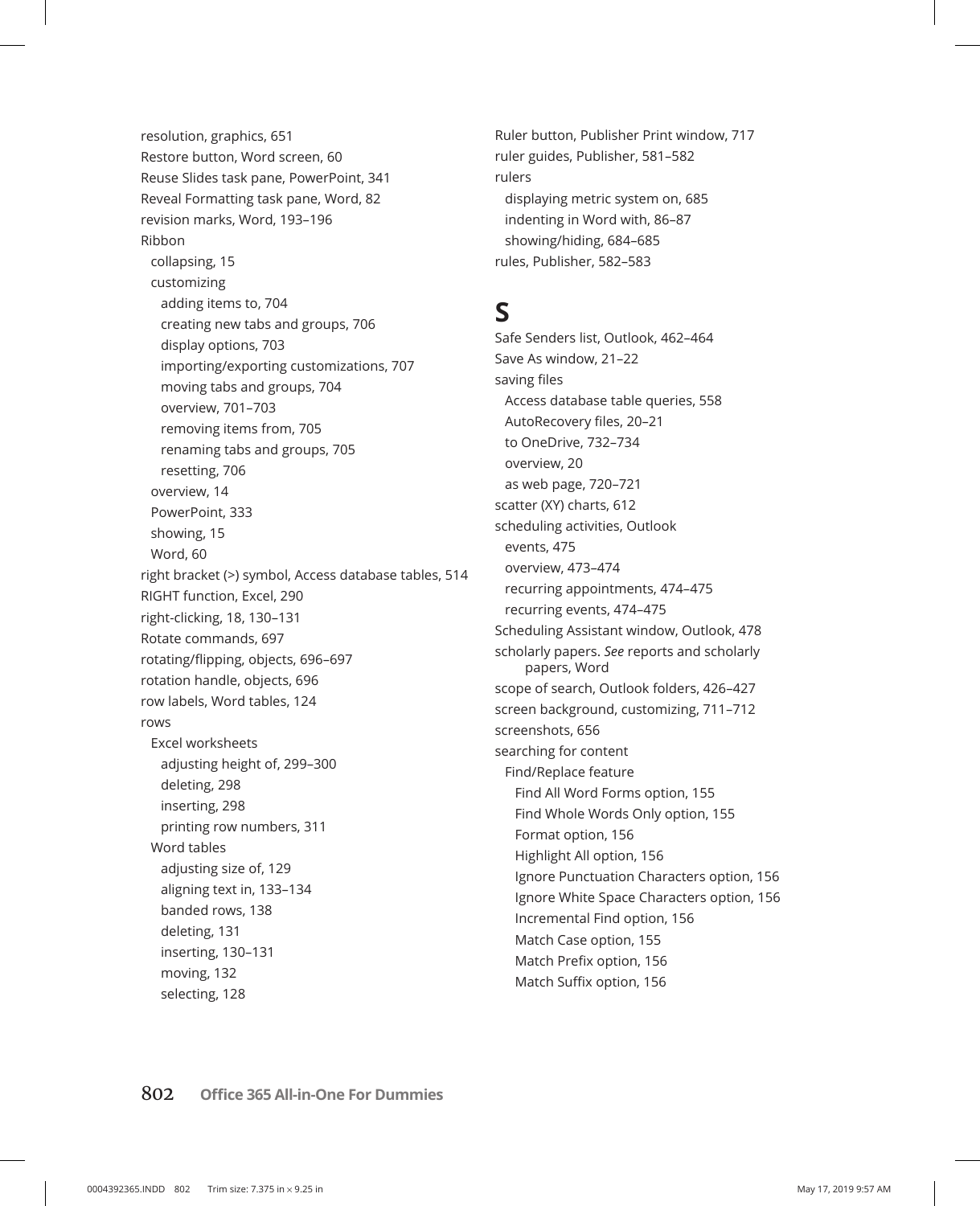Sounds Like option, 155 Special option, 156 Use Wildcards option, 155 in Outlook folders advanced search, 427–428 instant search, 426 overview, 425–426 Refine options, 427 scope of search, 426–427 in Teams application, 766–767 section breaks, in Word Continuous option, 80 deleting, 81 Even Page option, 81 Next Page option, 80 Odd Page option, 81 select query, Access database tables, 559 self-running presentation, PowerPoint, 410–412 Send commands, 694–695 sentence case, 41, 42 serial data, entering in Excel worksheet, 241–243 shapes. *See also* objects changing symmetry of, 674–675 connecting with connectors, 670–672 drawing, 673–674 overview, 666–667 SmartArt diagrams adding, 635–639 changing outline of, 646 changing size of, 644–645 entering bulleted lists on, 641 entering text on, 640–641 exchanging, 645 filling with new color, 646 moving, 635 promoting/demoting, 640 removing, 635 restyling, 645 selecting, 634–635 shape effects, 646

using as text box, 675 Word desktop publishing, 171–172 SharePoint, 745 document libraries co-editing, 748–750 opening files in, 748 overview, 747–748 sharing, 751–752 uploading files to, 750–751 viewing files offline, 753–754 Office 365 Delve screen, 755 syncing OneDrive files with, 753 team sites logging in, 746–747 navigating, 747 overview, 745–746 sharing files. *See* file sharing Short Text data type, Access database tables, 513 shortcut commands Autocorrect feature correcting typos with, 53–54 entering hard-to-type text, 55–56 overview, 49 Repeat command, 50–51 Undo command, 50 viewing file in multiple windows, 52–53 Word creating new documents, 61–63 forms, 74–77 inserting files into document, 73 navigating documents, 69–73 overview, 59–61 Read Aloud feature, 74 selecting text, 68–69 viewing documents, 63–67 zooming, 51–52 shortcut menus choosing fonts for text, 35 overview, 18 Show Date Picker setting, Access database tables, 521 Show Margins button, Excel Print window, 717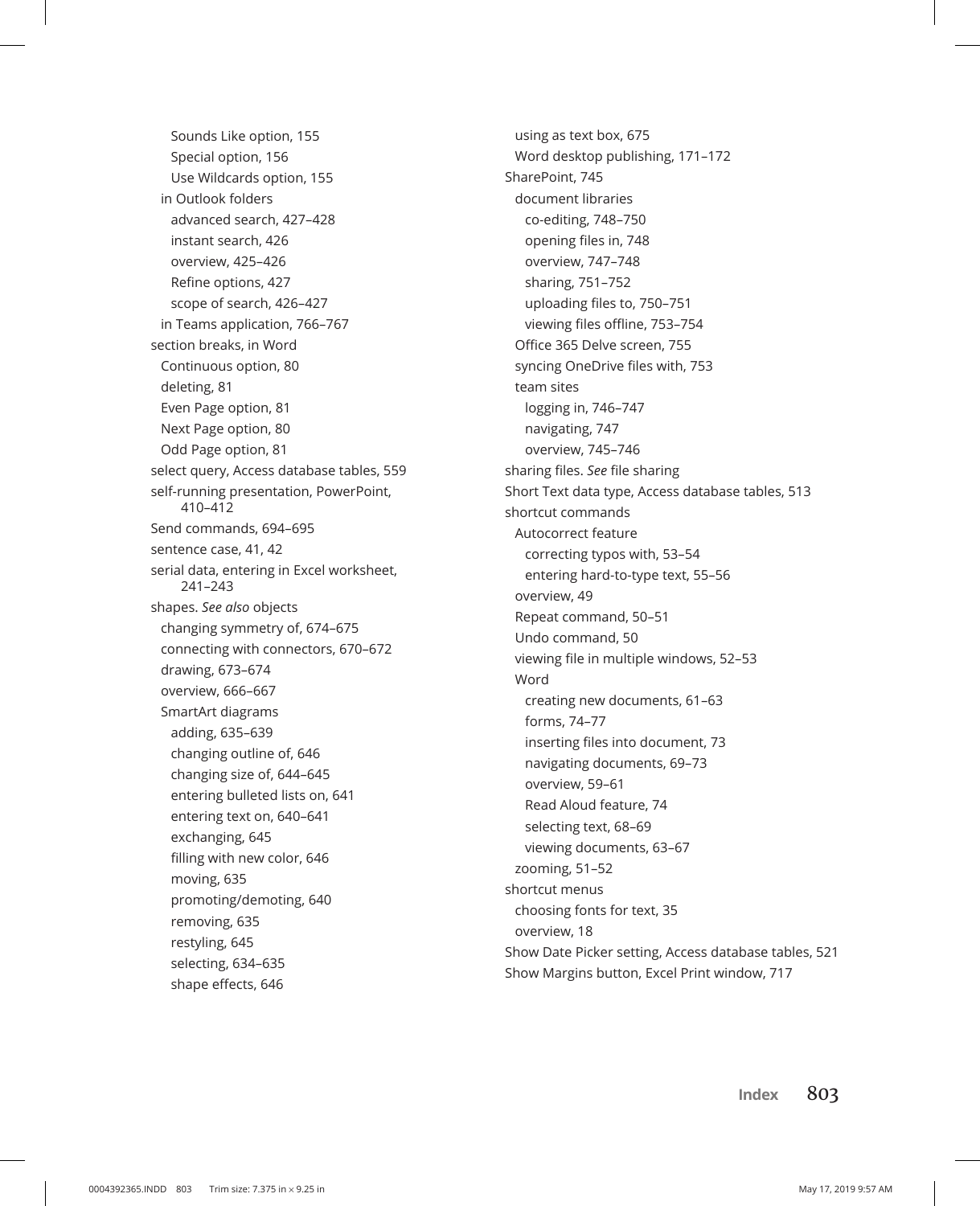Show Table dialog box, Access, 529 showing/hiding columns and rows, Excel worksheets, 253 drawing guides, PowerPoint, 386 Excel worksheets, 261 Folder pane, Outlook, 459 grid, 684–685 grids, PowerPoint, 386 markings, PowerPoint presentations, 407 notes, Excel worksheets, 255 PowerPoint slides, 350–351 Readying pane, Outlook, 458–459 rulers, 684–685 videos, PowerPoint, 394 sidebars, Publisher pages, 600 side-to-side (horizontal) alignment, Excel worksheets, 296–297 Simple Mail Transfer Protocol (SMPT), 448 Simple Markup option, Word, 190 single-page spread, Publisher, 579 16:9 (widescreen) size, PowerPoint slides, 363 Slide Master view, PowerPoint, 364 Slide Sorter view, PowerPoint, 345 Slide window, PowerPoint, 333 slides, PowerPoint animating, 335 personalizing animation scheme, 390 ready-made animation scheme, 388–389 backgrounds changing, 362–363 gradient, 357–358 overview, 354–355 photos, 358–361 solid color, 356–357 texture, 361–362 choosing layout, 349 choosing size, 363 content placeholder frames, 340 defined, 332 deleting, 347 editing, 350 filling text boxes, 350 fixing title slides, 350 4:3 ratio, 363

inserting, 341–342 inserting audio on, 390–391 inserting video on, 393–394 master slides, 363–366 master styles, 365 moving, 346–347 navigating between, 402–404 overview, 340 recycling, 341 selecting, 346 selecting layout for, 343 showing/hiding, 350–351 16:9 ratio, 363 slide timings overview, 400–401 self-running presentation, 410–411 text placeholder frames, 340 themes choosing, 355–356 overview, 353–354 transitions altering, 388 assigning, 387–388 removing, 388 from Word document headings, 342–343 writing captions, 350 Slides pane, PowerPoint overview, 333 showing/hiding, 346 small caps text effect, 39 SMALL function, Excel, 291 Smart Lookup feature, 26 Smart Tags setting, Access database tables, 521 SmartArt diagrams changing direction of, 642–643 changing size and position of, 634 creating, 632–633, 647 customizing, 631–632 overview, 629–630 shapes, 634–641, 644–647 SmartArt Styles gallery, 643–644 swapping, 633 types of, 630–631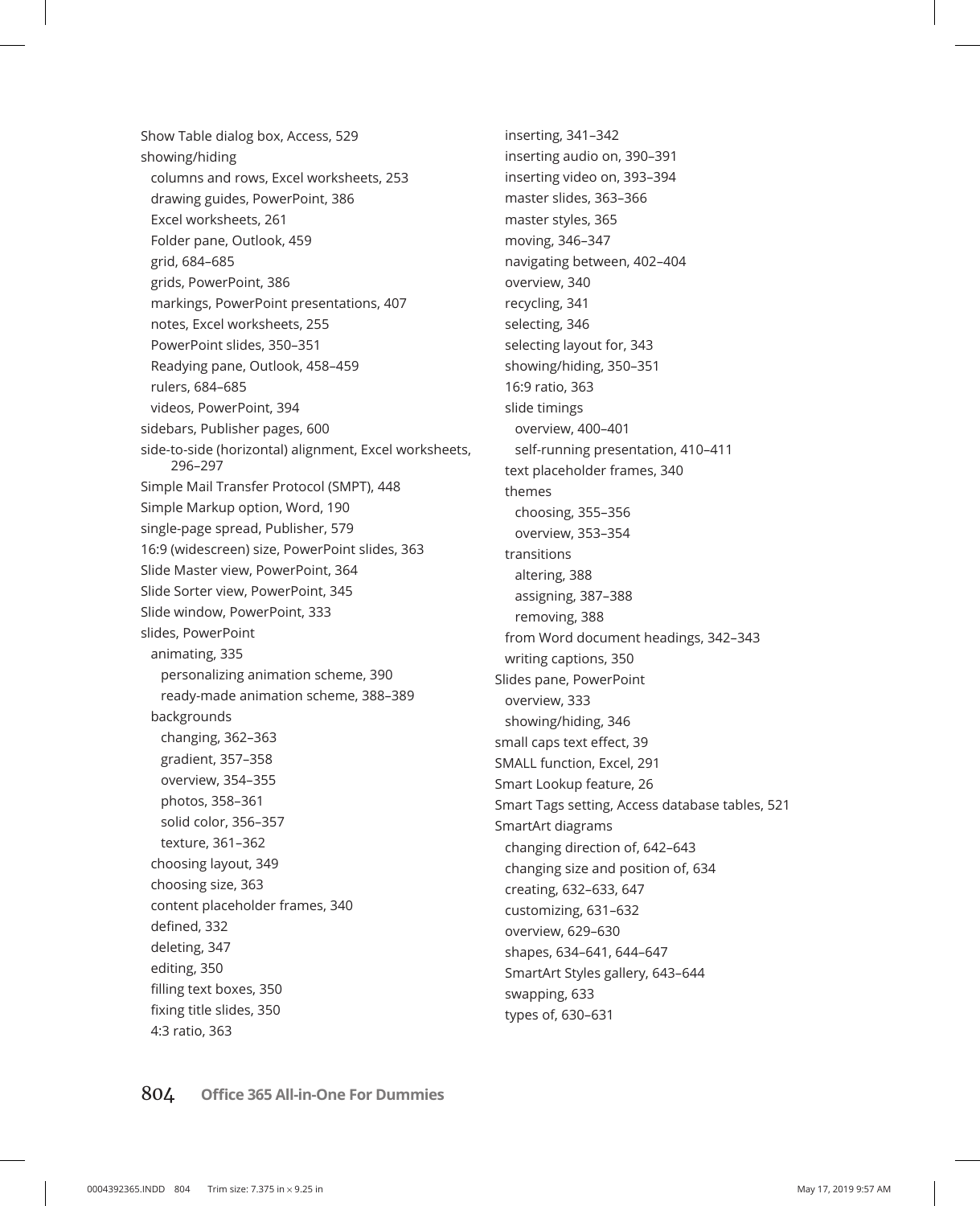SmartArt Styles gallery, 643–644 SMPT (Simple Mail Transfer Protocol), 448 snapping objects, Publisher, 582 soft page breaks, Word, 83 softening/sharpening graphics, 657 software, determining what is installed, 11–12 solid color background, PowerPoint slides, 356–357 Sort dialog box, Word, 133 sorting Access database tables ascending order, 544 defined, 494 descending order, 544 overview, 543 queries, 554 alphabetizing lists, 206–207 Excel lists, 317 Word tables, 132–133 source files merging document with, 202–206 overview, 200–201 preparing, 201–202 Source Manager dialog box, Word, 227 sparklines, Excel, 313–314 special characters, Word, 157–159 speed techniques. *See* shortcut commands spell checker ignoring text, 151 one-at-a-time method, 148–149 removing red lines from, 149 whole document method, 149–150 Split Cells dialog box, Word, 134 split screen, Word, 66–67 spreadsheets, Excel. *See* worksheets, Excel standard (4:3) size, PowerPoint slides, 363 status, Teams application, 761 status bar customizing, 710–711 Word screen, 61 StDev function, Access summary query, 560 STDEV function, Excel, 284 STDEVP function, Excel, 284

stock charts, 612 stories, Publisher defined, 585 fitting text in, 588 Publisher pages, 600 straight connector, 671 strikethrough, 39 Style dialog box, Excel, 302–303 style sets, 109 styles, Word Apply Styles task pane, 108 applying choosing style names, 109–111 determining which style is applied, 112 keyboard shortcuts for, 109 overview, 107–108 style sets, 109 character, 107 copying from one document to another, 118–119 creating new overview, 112–113 from paragraph, 113 in template, 113–115 linked, 107 modifying, 115–116 overview, 105 paragraph, 106 Styles gallery, 107, 108, 110 Styles pane, 108 templates, 106 copying styles to, 119–120 creating, 117 modifying, 120–122 storing, 118 subscript, 39 subtraction (-) operator, Excel formulas, 267 Sum function, Access summary query, 560 SUM function, Excel, 284 summary query, Access database tables, 559–560 sunburst charts, 612 superscript, 39 surface charts, 612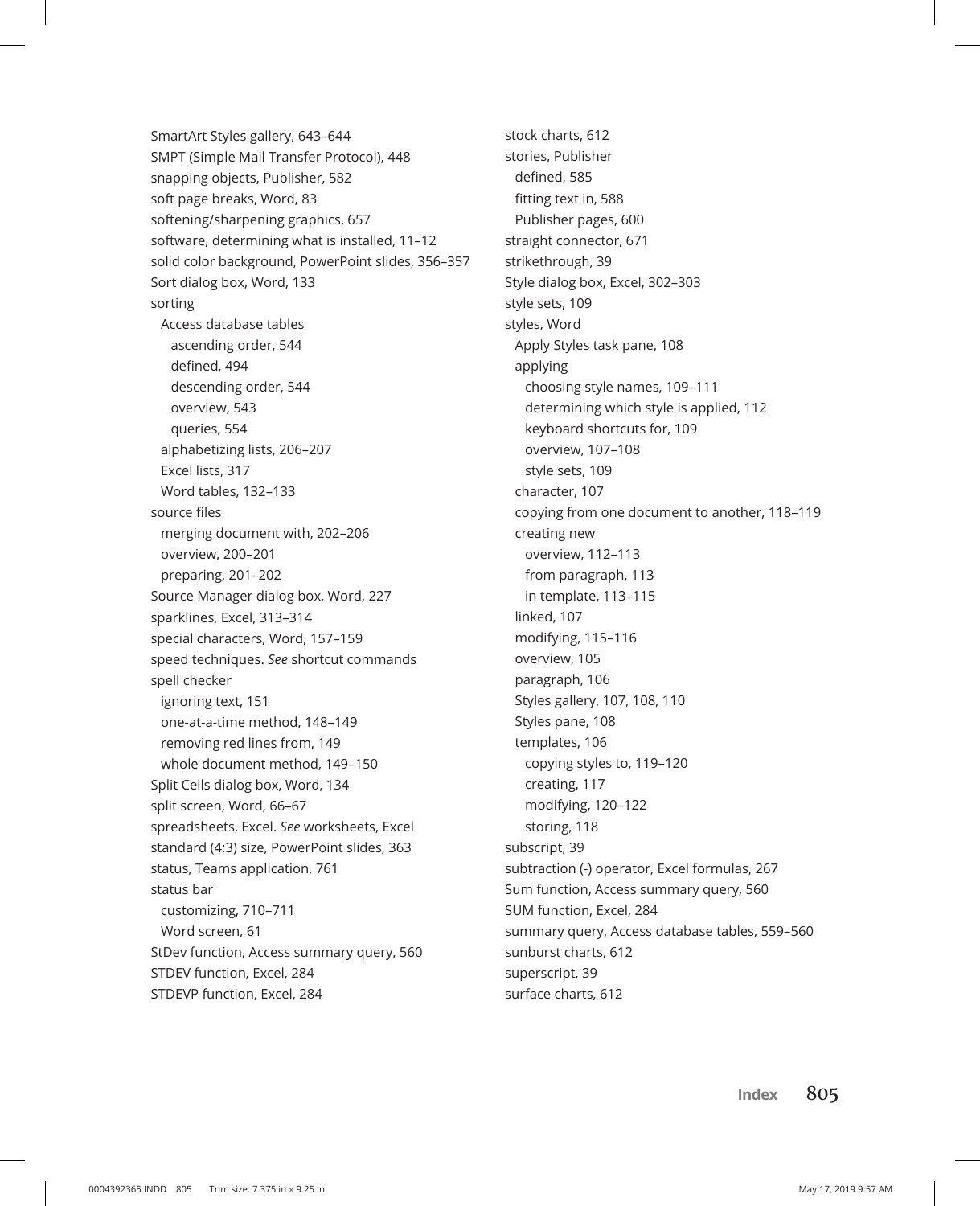Switch Windows button, Window group, 52 Symbol dialog box, 42–43 symbols, entering, 42–43 symmetry, of shapes, 674–675 Synchronous Scrolling button, Window group, 53

# **T**

Tab Leader option, Word Index dialog box, 219 table of contents (TOC), Word changing structure of, 213–214 creating, 212 customizing, 212–213 marking entries for inclusion in, 215 overview, 211–212 tab leaders, 213 updating and removing, 212 Table pane, Access Query Design window, 552 Table Positioning dialog box, Word, 143 Table Properties dialog box, Word, 129 tables. *See also* database tables, Access Excel, 303–304 PowerPoint, 384–385 tables, Word adjusting size of, 129 background graphic, 143–145 cells, 134–135 columns adjusting size of, 129 aligning text in, 133–134 banded, 138 deleting, 131 inserting, 130–131 moving, 132 creating, 124–126 diagonal lines on, 145 drawing on, 145–146 entering text and numbers, 127 fitting to page, 136 formatting borders, 139 colors, 140 table styles, 137–138 header rows

changing direction of, 141–142 repeating, 135–136 laying out, 128–133 math formulas, 140–141 overview, 123–124 rows adjusting size of, 129 aligning text in, 133–134 banded, 138 deleting, 131 inserting, 130–131 moving, 132 selecting parts of, 128 sorting, 132–133 as source files for mass mailings, 201 turning lists into, 126 wrapping text around, 142–143 tabs Ribbon creating new, 706 customizing, 704–705 Word tab leaders, 101–102 tab stops, 100–101 tasks, Outlook deleting, 484 editing, 484 entering, 482–483 examining, 484 marking complete, 484 overview, 481–482 team sites, SharePoint logging in, 746–747 navigating, 747 overview, 745–746 Teams application channels adding to Favorites list, 759–760 viewing, 758–759 conversations bookmarking, 762 liking, 762 posting, 763 starting, 763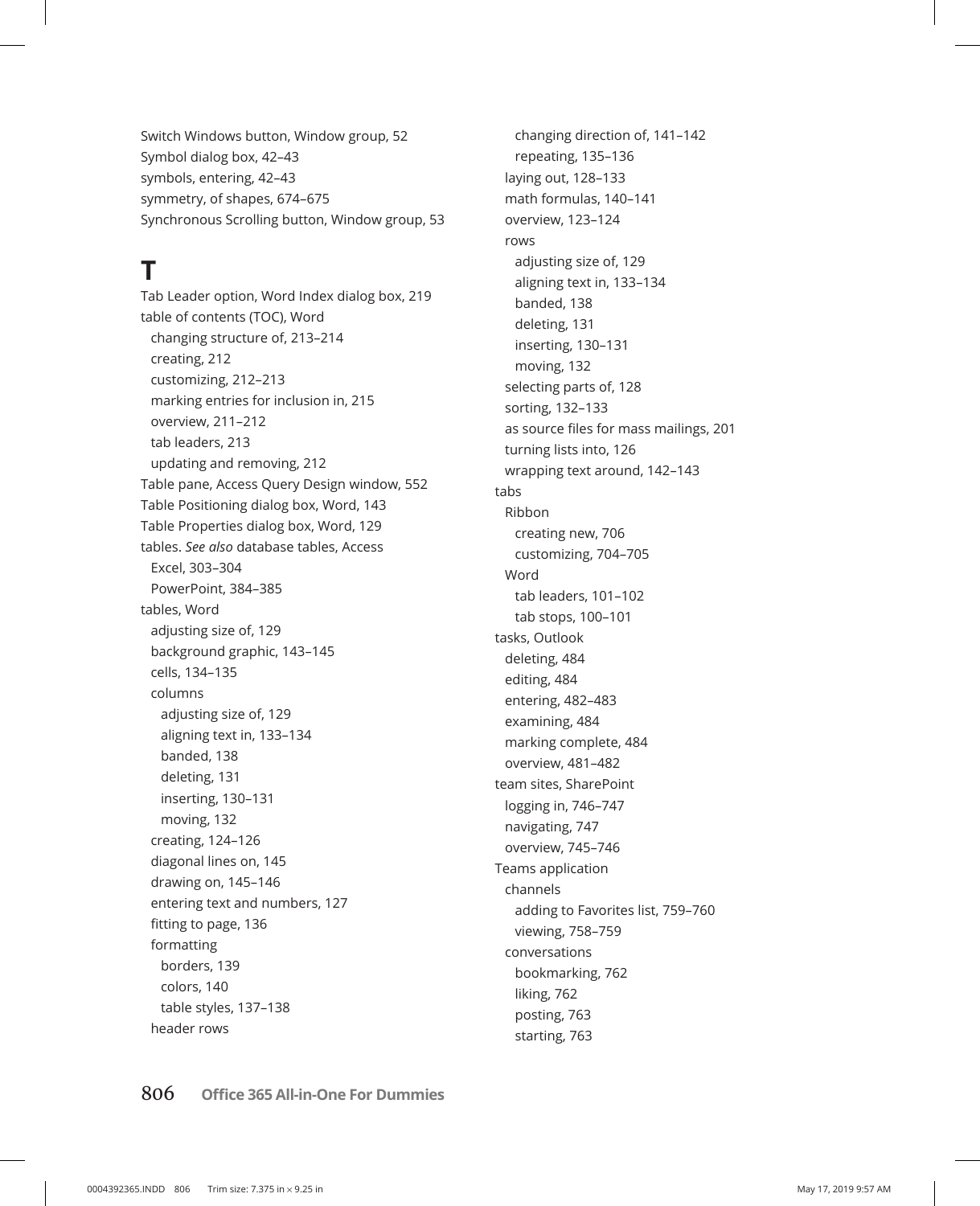Favorites list, 759–760 file sharing, 768–770 filtering activity feed, 765–766 meetings, 770–772 notification settings, 767–768 overview, 757 private chats, 764–765 searching for content, 766–767 setting status, 761 Technical Stuff icon, 4 Tell Me feature, 19, 26 templates for creating Access databases, 498–499 creating charts from, 622–623 creating database tables from, 507 creating for Word forms, 75 PowerPoint blank presentation template, 336 built-in, 336–337 online, 336–337 overview, 335 redesigning Publisher publications, 576–577 saving chart as, 622 Word, 61–63, 106 copying styles to, 119–120 creating, 117 modifying, 120–122 storing, 118 text aligning in Word tables, 133–134 case, 41–42 Clipboard, 31–32 customizing color of text, 40–41 font size, 36–37 font styles, 38 fonts, 35–36 overview, 34–35 text effects, 38–40 underlining, 40 deleting, 32 dictating, 32–33 entering on SmartArt diagram shapes, 640–641 foreign characters, 42–43

hyperlinks to another place in file, 45–46 email, 46–47 linking to web page, 44–45 removing, 47 repairing, 47 moving and copying, 30 pasting, 31 in PowerPoint presentations colors, 369 fonts for, 368–369 Format Shape pane, 371 overview, 367–368 text effects, 370 text fill, 369 text outline, 370 top-heavy title, 370 Publisher drop caps, 599 fitting in text frames, 586–589 formatting, 589–590 horizontal rule, 598–599 importing from Word to, 585–586 wrapping, 590 selecting, 30 symbols, 42–43 translating foreign text, 164–165 Text Align setting, Access database tables, 521 text attributes. *See* text effects text boxes PowerPoint AutoFit feature, 373–375 changing direction of text, 372 filling with color, 372 overview, 371–372 positioning text in, 375–376 rotating, 372 text box pointer, 371 turning into shape, 372 turning shape into text box, 372 using shapes as, 675 Word desktop publishing inserting, 178 linking boxes, 178 overview, 177–178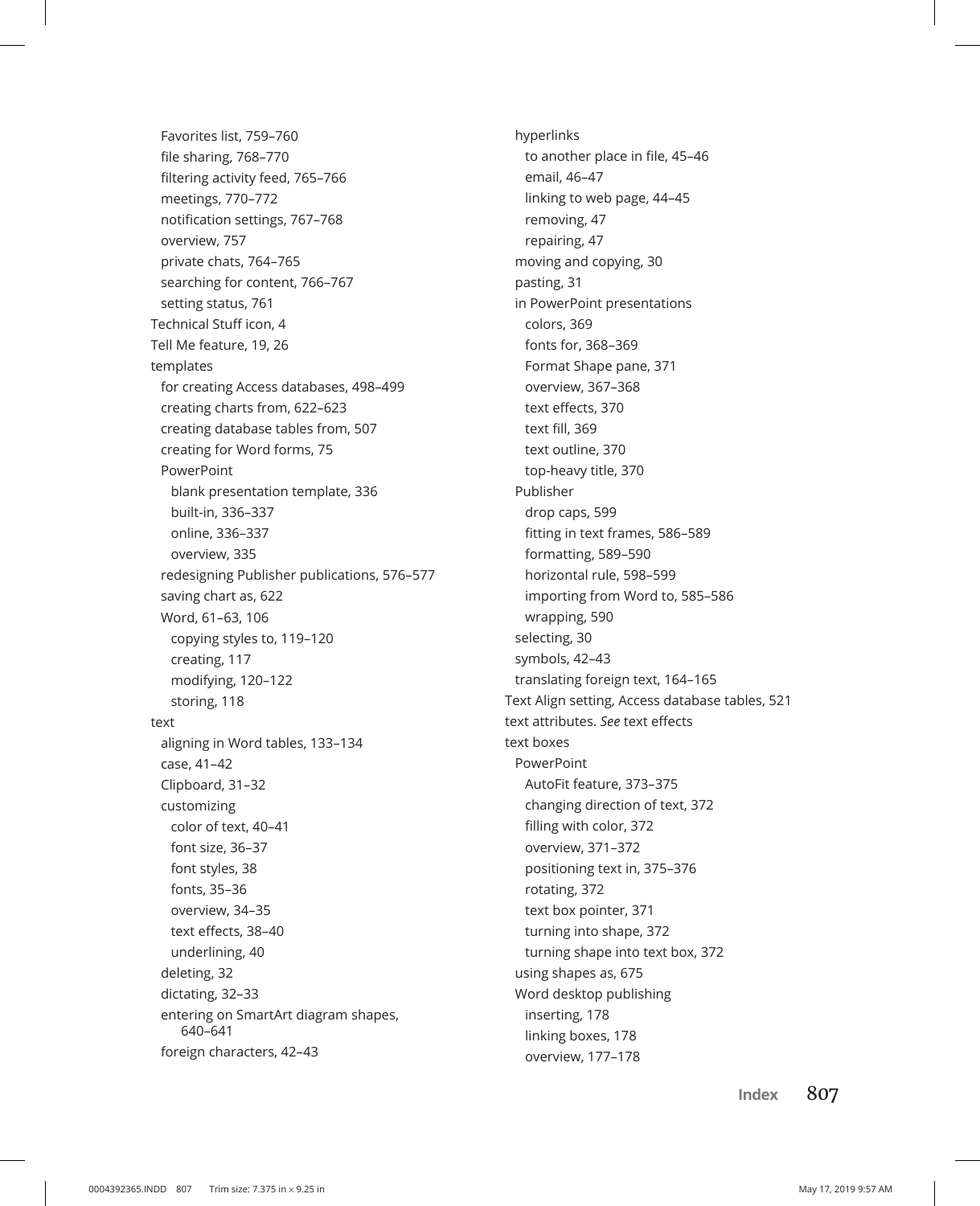text criteria, Access database table queries, 557 text effects all caps, 39 equalize character height, 39 overview, 38–39 in PowerPoint presentations, 370 small caps, 39 strikethrough, 39 subscript, 39 superscript, 39 text fill, in PowerPoint presentations, 369 Text Format setting, Access database tables, 521 Text Length data-validation rule, Excel, 246 text outline, in PowerPoint presentations, 370 text placeholder frames, PowerPoint slides, 340 text watermarks, 180 texture adding to background of PowerPoint slides, 361–362 adding to object, 688 themes PowerPoint choosing, 355–356 overview, 353–354 theme colors, 41 Word desktop publishing, 167–168 Thesaurus, 161–162 3-D diagrams, 646 3-D models, 680 Time data-validation rule, Excel, 246 Tip icon, 4 TOC (table of contents) changing structure of, 213–214 creating, 212 customizing, 212–213 marking entries for inclusion in, 215 overview, 211–212 updating and removing, 212 TODAY function, Excel, 293 toggle case, 42 top-heavy title, PowerPoint presentations, 370 top-to-bottom (vertical) alignment, Excel worksheets, 297 top-value query, Access database tables, 559

tracking changes to documents accepting/rejecting changes, 196–197 comparing documents, 194–196 overview, 192 revision marks, 193–196 turning on, 193 unlocking document, 194 transitions, PowerPoint slides altering, 388 assigning, 387–388 removing, 388 translating foreign text, 164–165 Translator feature, 26 transparent color, 689–690 transparent objects, 696 treemap charts, 612 trendlines, placing on charts, 625–626 TRIM function, Excel, 290 troubleshooting charts, 626–627 Trust Center, 27–28 two-input table, for analysis in Excel, 323–325 two-page spread, Publisher, 579 Type option, Word Index dialog box, 219

### **U**

underline font style, 38 underlining text, 40 Undo command, 50 ungrouping objects, 697–698 Unicode Expression setting, Access database tables, 520–521 unlocked aspect ratio, objects, 686 unlocking files, Word, 194 unsharing Contacts folder, 443 update query, Access database tables, 563 uploading files to SharePoint document libraries, 750–751 to Teams channel, 768–769 uppercase, 41, 42 user interface Backstage, 13–14 context-sensitive tabs, 16 File tab, 13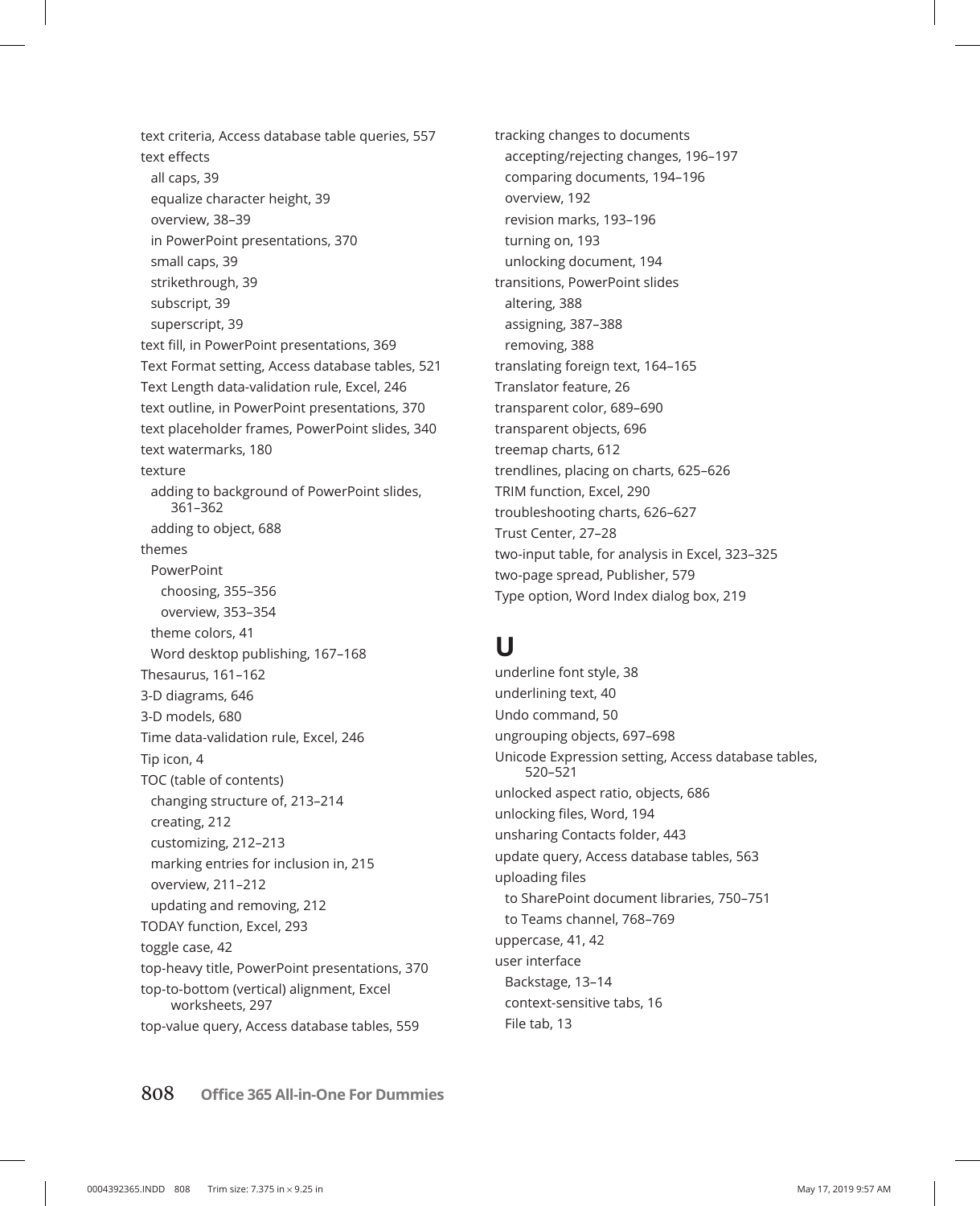keyboard shortcuts, 18–19 mini-toolbars, 18 Quick Access toolbar, 14 Ribbon, 14–15 shortcut menus, 18 tabs buttons, 17 galleries, 17–18 group buttons, 17 groups, 17 overview, 16 user-run (interactive) presentation, PowerPoint, 412–414

### **V**

Validation Rule setting, Access database tables, 519 Validation Text setting, Access database tables, 519–520 Var function, Access summary query, 560 VAR function, Excel, 284 VARP function, Excel, 284 vector graphics, 650–651 vertical (top-to-bottom) alignment, Excel worksheets, 297 video linking to Word document, 184–185 PowerPoint, 415–417 adding bookmark to, 394 controlling volume, 394 fading in/out, 394 Format Video pane, 395–396 hiding, 394 inserting on slides, 393–394 looping, 394 playing at full screen, 394 playing automatically, 394 rewinding, 395 trimming, 394 video meetings with Teams application, 770–771 View buttons PowerPoint, 334 Word screen, 61 View Multiple Sheets button, Publisher Print window, 717

View Side by Side button, Window group, 53 viewing files Access database tables, 510 PowerPoint changing, 344 Master views, 345 Normal view, 344 Notes Page view, 345 Outline view, 344 overview, 343 Reading View view, 345 Slide Sorter view, 345 Publisher navigating between pages, 579 single-page spread, 579 two-page spread, 579 zooming, 578–579 shared files, 742–743 Word changing views, 64 Draft view, 66 Outline view, 66 overview, 63 Print Layout view, 64 Read mode, 64 split screen, 66–67 Web Layout view, 64–65 Word document comments, 190 volume, PowerPoint, 394

# **W**

Warning icon, 4 waterfall charts, 612 watermarks, 179–180 weather report, in Outlook Calendar, 471 Web Layout view, Word, 64–65 web pages linking hyperlinks to, 44–45 opening in browser, 721 saving files as, 720–721 turning files into, 720–721 Webdings font, 43 Week view, Outlook Calendar, 473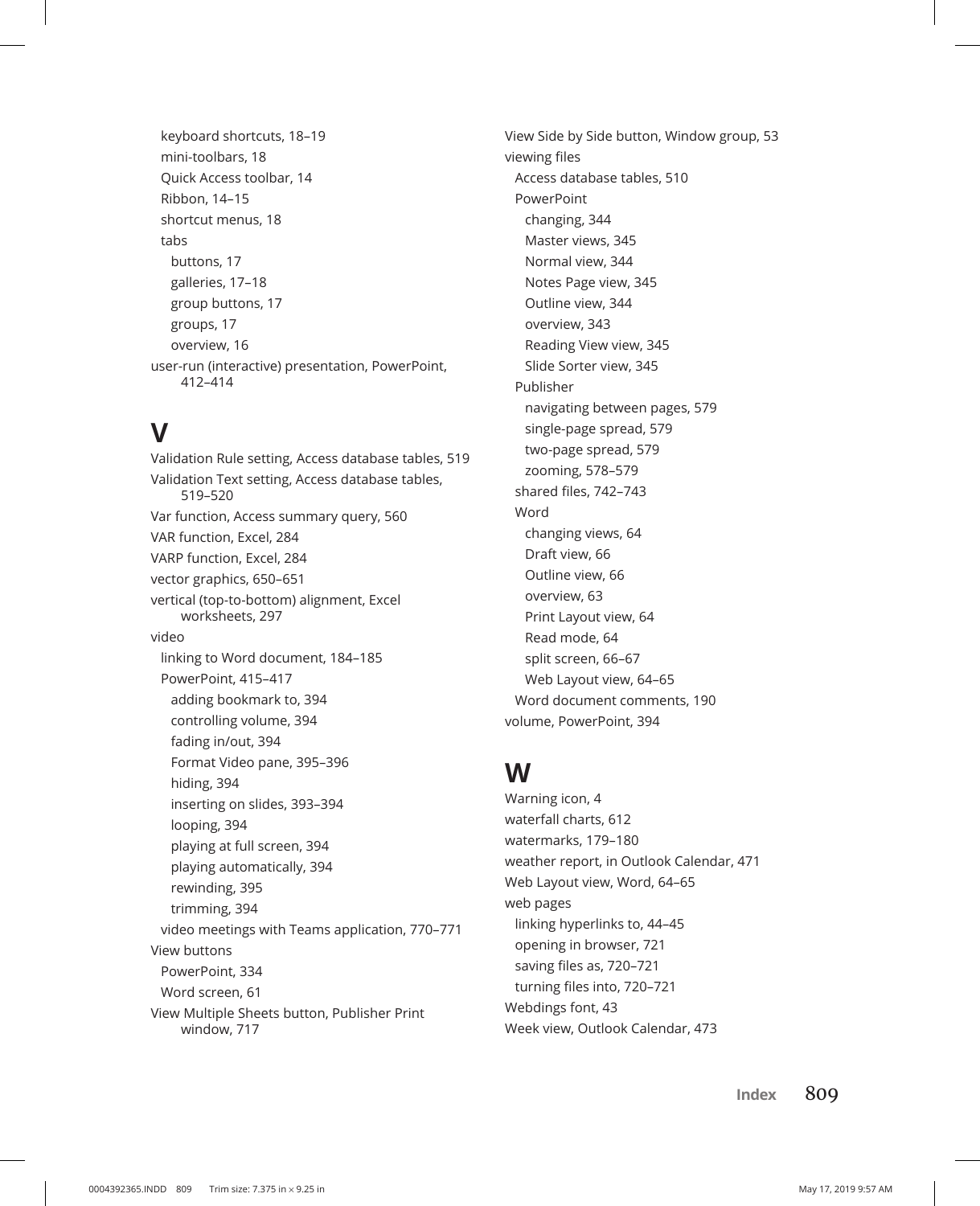weight, of lines, 668 what-if analyses, Excel one-input table, 321–323 two-input table, 323–325 white screen, PowerPoint, 408 Whole Number data-validation rule, Excel, 246 widescreen (16:9) size, PowerPoint slides, 363 wildcard operators Access database table queries, 557 for searching Access database tables, 541 Word, 156–157 Window group, viewing file in multiple windows, 52–53 Wingdings font, 43 Word charts, 610 comments deleting, 191 displaying, 190–191 editing, 190 entering comments, 189 ink comments, 191 navigating between, 190 overview, 188–189 replying to comments, 189 resolving comments, 189 viewing, 190 creating new documents, 61–63 customizing keyboard shortcuts in, 712–714 desktop publishing charts, 171–172 customizing pages, 168–171 diagrams, 171–172 drawing canvas, 172–173 drop caps, 179 landscape documents, 183 linking online video to document, 184–185 newspaper-style columns, 181–183 photos, 171–172 positioning object on page, 175–177 printing on different paper sizes, 184 shapes, 171–172 text boxes, 177–178 themes, 167–168

watermarks, 179–180 wrapping text around object, 174–175 formatting content hard page breaks, 83–84 headers and footers, 91–95 hyphenating text, 102–104 indentation, 86–88 line breaks, 83 line spacing, 95–96 lists, 97–100 margins, 84–86 page numbering, 88–90 paragraph spacing, 96–97 paragraphs, 79–80 section breaks, 80–81 tabs, 100–102 forms creating template for, 75 data-entry controls, 74, 76–77 entering data in, 77 overview, 74–75 highlighting parts of document, 187–188 importing text to Publisher from, 585–586 inserting files into document, 73 mass mailings overview, 200–201 printing, 206 source files, 200–206 Minimize, Restore, Close buttons, 60 navigating documents, 69–73 overview, 59–61 printing address labels, 198–200 addresses on envelope, 197–198 proofing tools Find/Replace feature, 153–161 for foreign languages, 162–165 grammar checker, 151–152 overview, 147 spell checker, 148–151 Thesaurus, 161–162 Quick Access toolbar, 60 Read Aloud feature, 74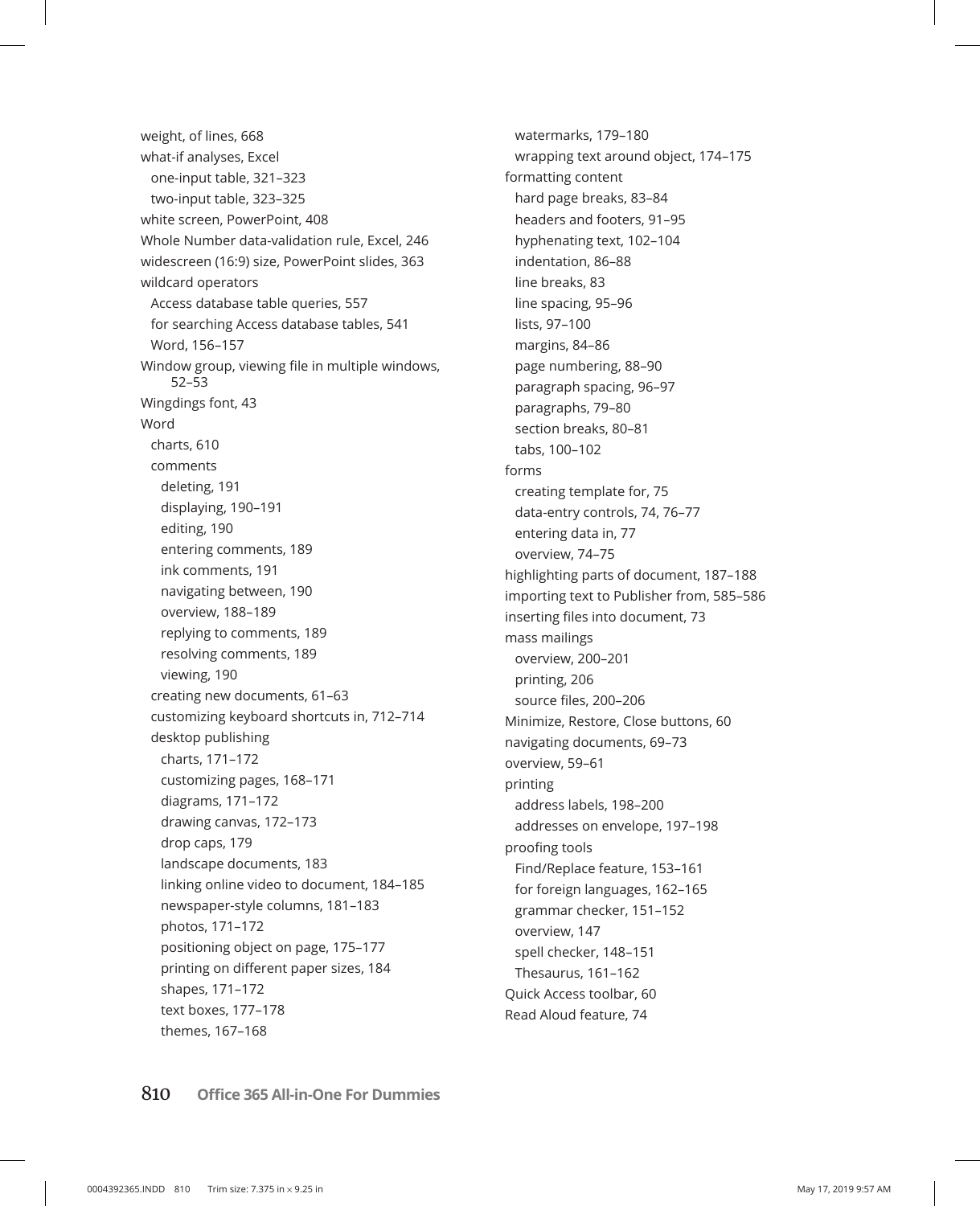reports and scholarly papers alphabetizing lists, 207–208 bibliography, 225–228 cross-references, 220–222 expanding and collapsing headings, 210–211 footnotes and endnotes, 222–225 indexing, 215–220 Outline view, 208–210 table of contents, 211–215 Ribbon, 60 Ribbon Display Options button, 60 selecting text, 68–69 styles applying, 107–112 character, 107 creating new, 112–115 linked, 107 modifying, 115–116 overview, 105 paragraph, 106 templates and, 106, 116–122 tables aligning text in columns and rows, 133–134 background graphic, 143–145 creating, 124–126 diagonal lines on, 145 drawing on, 145–146 entering text and numbers, 127 formatting, 137–140 header rows, changing direction of, 141–142 header rows, repeating, 135–136 laying out, 128–133 math formulas, 140–141 merging and splitting cells, 134–135 overview, 123–124 selecting parts of, 128 wrapping text around, 142–143 tracking changes accepting/rejecting changes, 196–197 comparing documents, 194–196 overview, 192 revision marks, 193–196 turning on, 193 unlocking document, 194

transferring Access report to, 569 viewing documents changing views, 64 Draft view, 66 Outline view, 66 overview, 63 Print Layout view, 64 Read mode, 64 split screen, 66–67 Web Layout view, 64–65 WordArt editing, 681–682 overview, 680–681 Work Week view, Outlook Calendar, 472 workbooks, Excel, 231–233. *See also* worksheets, Excel worksheets, Excel adding headers and footers, 310 adding page numbers, 310 aligning numbers and text, 296–297 AutoFill feature, 241–243 borders, 304–305 cell addresses, 235 cell styles built-in cell style, 301–302 creating, 302–303 centering data on, 310 color-coding, 260 colors, 306 columns adjusting width of, 300–301 deleting, 298 inserting, 299 overview, 235 printing columns letters, 311 repeating headings, 311 comments deleting, 257 displaying, 256 entering, 256 navigating between, 257 replying to, 256 copying, 260 copying data, 258